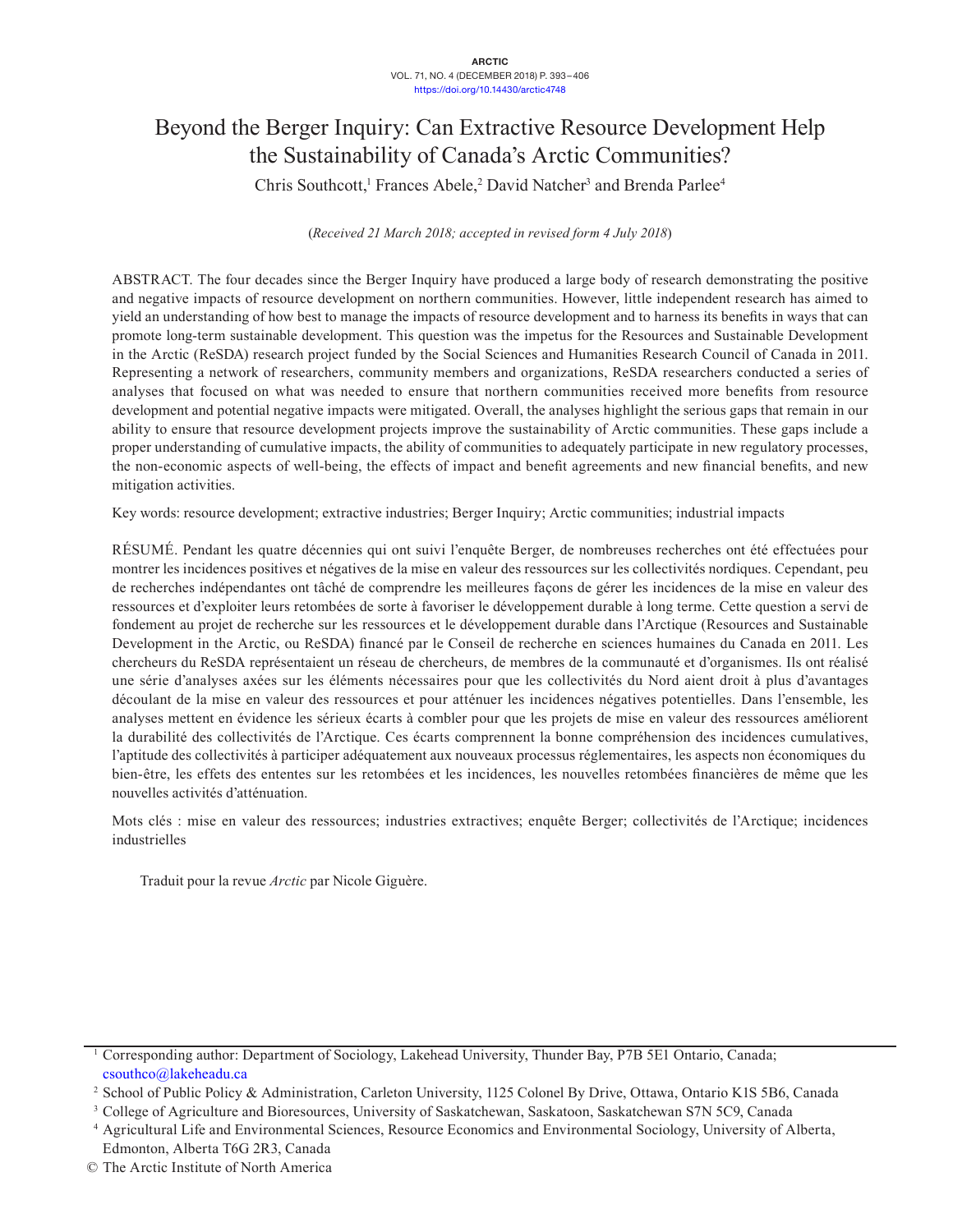### INTRODUCTION

Prior to the Berger Inquiry of the 1970s, few policy makers had challenged the idea that natural resource development in the Arctic would be good for northern residents (Abele, 2009). The popular opinion was that the extraction of nonrenewable natural resources would hasten development of the region and the creation of vibrant and growing communities (Rea, 1968). Indigenous communities were seen as needing outside assistance, and it was assumed they would benefit from entering into and participating in the modern industrial economy (Watkins, 1977). This vision changed during the 1970s: Indigenous communities, academics, and environmentalists who participated in the Berger Inquiry challenged this view and asserted Dene, Metis, and Inuvialuit land rights (Berger, 1977). The Inquiry's report found that Indigenous people of the region were not likely to benefit from immediate resource development and indeed were more likely to suffer the most from its negative impacts. Berger recommended a 10-year moratorium on pipeline construction to allow time for Indigenous land rights to be settled. The Inquiry's report, and its attention to the potential social impacts on Indigenous communities, set the tone for an important period of northern history that included the recognition of Indigenous rights and the settlement of land-claim and ultimately self-government agreements between numerous Indigenous groups and the Canadian government. The new institutional arrangements thus created have enabled northern Indigenous people to influence the pace of northern development and capture some benefits from non-renewable resource extraction (Saku, 2002; Coates, 2015; Huskey and Southcott, 2016). An opportunity now exists for development projects to contribute to northern development in new and unique ways.

While northern community members are still concerned about environmental impacts and the negative social problems related to boom periods, they also recognize that in many areas, few other options are available for employment and business development (Government of Nunavut, 2006). Some of those individuals and organizations who were initially opponents of resource development in the Arctic have become more accepting of extractive industry projects, but under certain conditions (Cournoyea, 2009).

A large body of research demonstrating the positive and negative impacts of resource development on northern communities has been produced in the four decades since the Berger Inquiry. Much of this work was submitted as evidence for regulatory hearings; however, little independent research aimed to yield an understanding of how best to manage the impacts of resource development and harness its benefits in ways that can promote longterm sustainable development. This question was the impetus for the Resources and Sustainable Development in the Arctic (ReSDA) research project funded by the Social Sciences and Humanities Research Council of Canada in

2011. Representing a network of researchers, community members, and organizations, ReSDA researchers conducted a series of analyses that focused on what was needed to ensure that northern communities would receive more benefits from resource development and that potential negative impacts were mitigated. This article summarizes the findings of these studies, which were completed between 2013 and 2016 and are available on the ReSDA website.

Generally, and not surprisingly, the studies found that conditions had changed substantially since the 1970s (Coates, 2014). Political and legal transformations have convinced many Northerners that their ability to control some aspects of development has increased (Rodon, 2018). Knowledge of potential social impacts has expanded and deepened greatly during this period (Rodon et al., 2014; Schweitzer et al., 2015). Comprehensive land-claim agreements and federal policy responses to evolving jurisprudence have created a system of environmental and social impact assessment that provides some levers for regional control of aspects of development (Noble et al., 2014). New fiscal tools have the potential to ensure that a larger share of wealth produced by extractive industry development stays in the region to help communities (Huskey and Southcott, 2014), and new mitigation techniques can better control the negative environmental impacts of potential projects (Keeling et al., 2014). Industry approaches have also made important changes: the wellbeing of northern communities is increasingly seen as an important objective of new projects (Parlee, 2016). Corporations seem to be increasingly concerned with social responsibility and have developed new ways of ensuring that benefits pass directly to communities (O'Faircheallaigh and Ali, 2008). The most notable of these for the North are impact and benefit agreements (Bradshaw et al., 2014). New studies have shown that subsistence economies are continuing to be resilient in the face of resource developments (Natcher et al., 2016a). Traditional knowledge is increasingly seen as an important part of assessing and monitoring impacts (Huntington, 2014).

At the same time, many research questions remain open. While the possibility exists that non-renewable resource development can, through its short-term benefits, help communities in the North become sustainable, this is by no means a certainty. As knowledge of social impacts has increased, so has our understanding of the potential for cumulative negative impacts (Rodon et al., 2014). While environmental and social impact assessment regimes are in place, many in the North have limited capacity to participate adequately in these processes and have their concerns considered (Noble et al., 2014). Corporate and to some extent governmental understandings of well-being are still dominated by wage-economic considerations (Schweitzer et al., 2015; Parlee, 2016). While some of the fiscal benefits of projects are passed on to communities, new problems arise (Huskey and Southcott, 2014), for example, increased drug and alcohol consumption and binge spending associated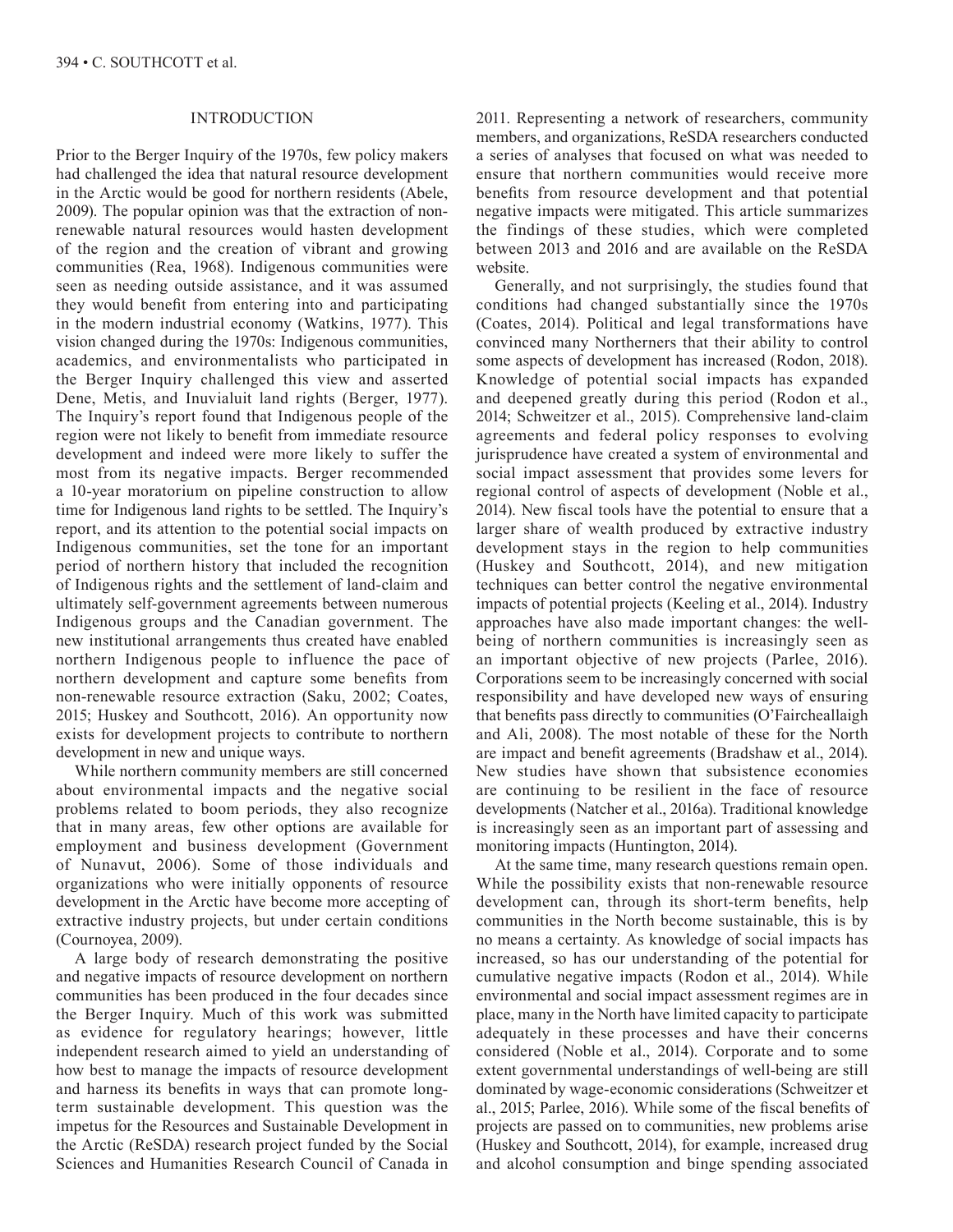with new high-income jobs and the distribution of royalties and other revenues to individuals (Rodon et al., 2014). Little is known about the effectiveness of provisions contained in impact and benefit agreements, and the confidentiality surrounding these agreements is of concern to some living in these communities (Bradshaw et al., 2014). While we may know more about the impacts of extractive industry activity, we know little about the impact of the mitigation activities associated with these projects (Petrov et al., 2014).

#### HISTORY OF RESOURCE DEVELOPMENT IN THE ARCTIC

Prior to the Berger Inquiry, those outside the region understood resource development in the Arctic to be important primarily for its benefits to Canadians as a whole. Although Arctic resources were largely ignored until World War II, occasional finds, such as the Klondike gold rush of the late 19th century and the exploitation of oil at Norman Wells starting in 1921, had hinted at the economic value of the region (Coates, 1985; Zaslow, 1988). World War II brought a large-scale American presence in the Canadian North and forced the federal government to start paying attention to the region in order to ensure Canadian sovereignty. A post-war report from the Department of Mines and Resources (Government of Canada, 1947) was one of the first documents to consider the region for its economic importance to the country as a whole (Abele, 1987).

This notion was first expressed as a primary national goal in the Northern Vision developed by the Diefenbaker Conservatives for the election of 1958 (Diefenbaker, 1958). When first made public, the Northern Vision was meant to be a means of defending Canada against Soviet military threat (Isard, 2010). It saw the North as a source of future economic development for Canada and thus represented a re-envisioning of the National Policy of the late 19th century. The North would supply the staple commodities for future Canadian economic growth. In the same sense that the West supplied the wheat that resulted in the economic growth of Canada following Confederation, oil and gas and other minerals from the North would feed a new era of economic growth (Abele, 1987). Northern development was also promoted as a panacea for the social ills afflicting Indigenous peoples, who would benefit from education, training, and the structure of full-time wage employment. By the 1950s, federal policy had changed considerably regarding the centralization of Indigenous settlement (Damas, 2002). This shift coincided with the post-war expansion of the welfare state in Canada as a whole; the result was a rapid extension of the federal government in the North as social, health, and educational services were created in newly established communities (Rea, 1968).

As part of the northern extension of the federal welfare state, communities were established or expanded through social housing construction, and families were induced

by various means to settle there. These measures went hand in hand with resource development. Urbanized life and increased wildlife regulation meant that traditional subsistence activities had to be supplemented by new forms of economic sustainability. Federal authorities saw the introduction of the wage economy as essential to ensure the success of new settlements (Abele, 1987). While some attention was given to agriculture, the commercialization of traditional harvesting, and arts and handicrafts, the dominant source of new economic activity was seen as coming from resource development. Programs were developed to create a readily available Indigenous labour force for new resource industries (Abele, 1987). These programs resulted in sometimes substantial Indigenous participation in mines in Rankin Inlet (McPherson, 2003; Cater and Keeling, 2013; Rodon et al., 2013), north Baffin (Hobart, 1982; Brubacher & Associates, 2002; Bowes-Lyon et al., 2010; Lim, 2013; Tester et al., 2013) and Resolute (Green, 2013), as well as in oil and gas development in the western Arctic (Hobart, 1981).

#### THE BERGER INQUIRY

In the late 1960s, this new vision of northern resource industrialism was the dominant logic behind the idea to build a gas pipeline from the newly discovered gas fields in the western Canadian Arctic to markets in the south. The prime minister, Pierre Trudeau, described the pipeline construction as similar to the building of the Canadian Pacific Railway. In the same way that the CPR resulted in the growth of the Canadian West, the pipeline would stimulate the growth of the Canadian North (Abele, 1987). While serving the interests of the residents of the region may not have been a main goal of the project, it was generally assumed that some benefits, in the form of at least temporary wage employment, would ensure general support for the project in the region.

This assumption resulted in part from the fact that, until the late 1960s, the Indigenous people of Canada's North had a limited political voice. However, the federal government's 1969 white paper on Indian Policy changed this situation: it resulted in a political mobilization of Canada's Indigenous peoples and the founding of organizations that could give voice and action to their concerns (INAC, 1969). In the Northwest Territories, the creation of new organizations such as the Committee for Original Peoples' Entitlement, the Indian Brotherhood of the Northwest Territories, and the Metis Association of the Northwest Territories meant that when the pipeline was first proposed, the Indigenous peoples of the region, who had witnessed many negative impacts from previous resource development, were ready to oppose the project (Abele, 1987). A 1973 decision from the Supreme Court of the Northwest Territories (Dosman, 1975) and a minority government situation for the governing Liberal party helped pressure the federal government into appointing a commission of inquiry to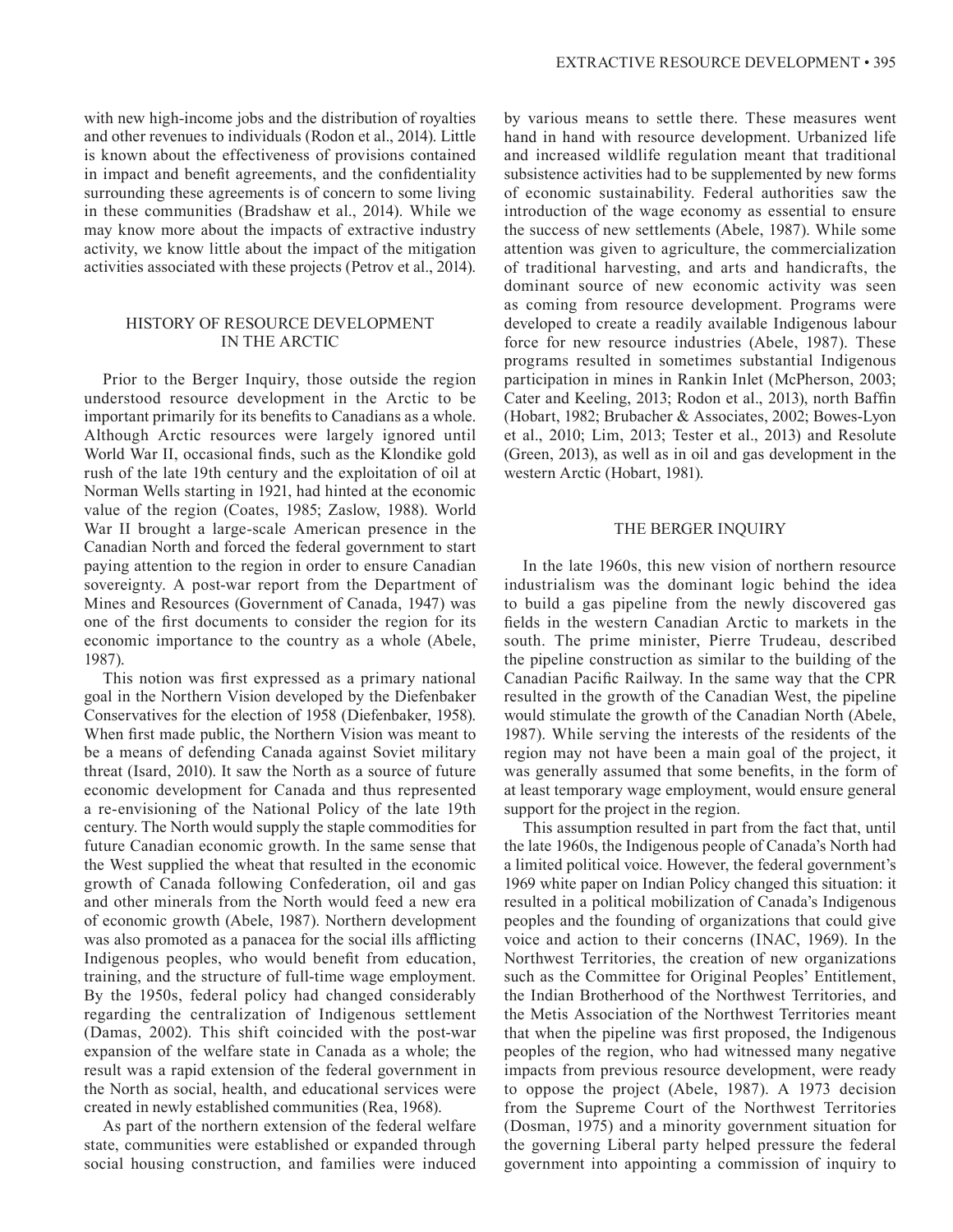investigate the terms and conditions under which a pipeline in the Mackenzie Valley should be constructed. To head the inquiry, they appointed Thomas Berger, a judge of the British Columbia Supreme Court. From 1974 to 1976. he led the inquiry to almost all communities likely to be affected by the development and heard from hundreds of residents, including large numbers of Indigenous people (Abele, 2014).

While its direct effect was stronger in the Mackenzie Valley and Delta than in the rest of the North, the Berger Inquiry is seen by many as a watershed moment in the development of the North (Zachariah, 1984; Bone, 2009; Dokis, 2015; Goudge, 2016). While the report was an environmental assessment of a pipeline, it also dealt with the social, cultural, and economic aspects of industrial development based on natural resources (Berger, 1977:148). It was the first major report to seriously challenge the idea that extractive resource development would be good for the region no matter what the conditions. It clearly stated, on the evidence analyzed by the inquiry, that a resource development project such as the proposed pipeline could have important negative impacts on northern communities. The report had a profound impact on a new generation of social scientists. From the moment that Volume One of Berger's (1977) report was published, social science research dealing with resource development in the North started to concentrate on elaborating the themes found in that report highlighting the negative impacts of resource development on northern communities. Its importance was not limited to northern Canada. It represented a major step in considering the social impacts of industrial development in general and was an important event for the developing field of social impact assessment. For the founders of the field, it was the Berger Inquiry which was "the first case where social impacts were considered in project decision making" (Burdge and Vanclay, 1996:63; see also Torgerson, 1980).

The potential impacts of the pipeline were dealt with in the first volume of the report. While general environmental impacts were discussed, some of the most notable observations dealt with the specific negative impacts of environmental changes on the traditional economy of the region's Indigenous communities. Berger did not believe, as some had suggested, that traditional subsistence activities were dying out and that Indigenous peoples of the region were "voting with their feet" to become part of industrial development (Berger, 1977:109). The testimony of community members showed that what he called the Native economy, renewable resource development, and the mixed economy continued to exist and thrive. This type of economy continued to be the foundation of these communities and their values. Without the ability of these communities to control outside industrial development in some way, industrial projects such as the pipeline would have a negative impact on this economy and as a result, be devastating to these communities. Berger was not opposed to industrial development, but he was opposed to a situation in which projects such as the pipeline make people in these

communities feel they had no other choice but industrial development. A better approach would be to halt industrial development until the renewable resource sector could be placed on a more secure footing and industrial development could supplement traditional activities (Berger, 1977:115).

Berger examined the potentially beneficial economic impacts of the pipeline. While industry and government officials stated that the pipeline would have positive impacts on the region in the form of jobs, Berger discounted these benefits on the basis of evidence presented to the inquiry. He noted that "…we have always overestimated the extent to which native people are unemployed or underemployed" and "we have never fully recognized that industrial development has, in itself, contributed to social, economic and geographic dislocations among native peoples" (Berger, 1977:123). Other industrial developments in the Canadian North and in Alaska showed that few jobs went to Indigenous people, and those that did were for unskilled workers and short-lived. The few that did get jobs had to leave their home communities, and many were introduced to alcoholism and drug abuse. In addition, there was a concern that if jobs were to increase, the traditional economy would increasingly be seen as less relevant, and this view would have extremely negative impacts on communities.

The inquiry highlighted that, as far as the regional economy was concerned, very little of the money from the project would stay in the Northwest Territories. The resource rents would leave the region. The biggest source of new funds for the Government of the Northwest Territories would be from the sale of liquor since the territorial government had no other way to source revenues from the project. The territorial government would be responsible for dealing with many of the negative consequences of the project but would have few additional resources to deal with problems adequately. Certain northern businesses might benefit somewhat, but they would not be able to control the course of events. Outside contractors would often be the main source of services and goods, but once construction was completed, the northern businesses would have to deal with the post-project bust period.

Berger (1977:148) disagreed with those proponents who suggested that social impacts from the pipeline would be beneficial in that they would "reduce the unemployment, welfare dependence, crime, violence and alcoholism" that exist in these communities. Evidence presented to the inquiry showed that up until that point in history, exposure to industrial development had brought about important negative social impacts. Increased industrial development would bring about an increased destruction of existing social relations. Welfare dependence would increase as families were torn apart. Likewise, the destruction of the values and beliefs that have held communities together for thousands of years could not help but result in more crime and more violence. The pipeline would have negative impacts on the health of Native peoples through increased exposure to sexually transmitted and other diseases.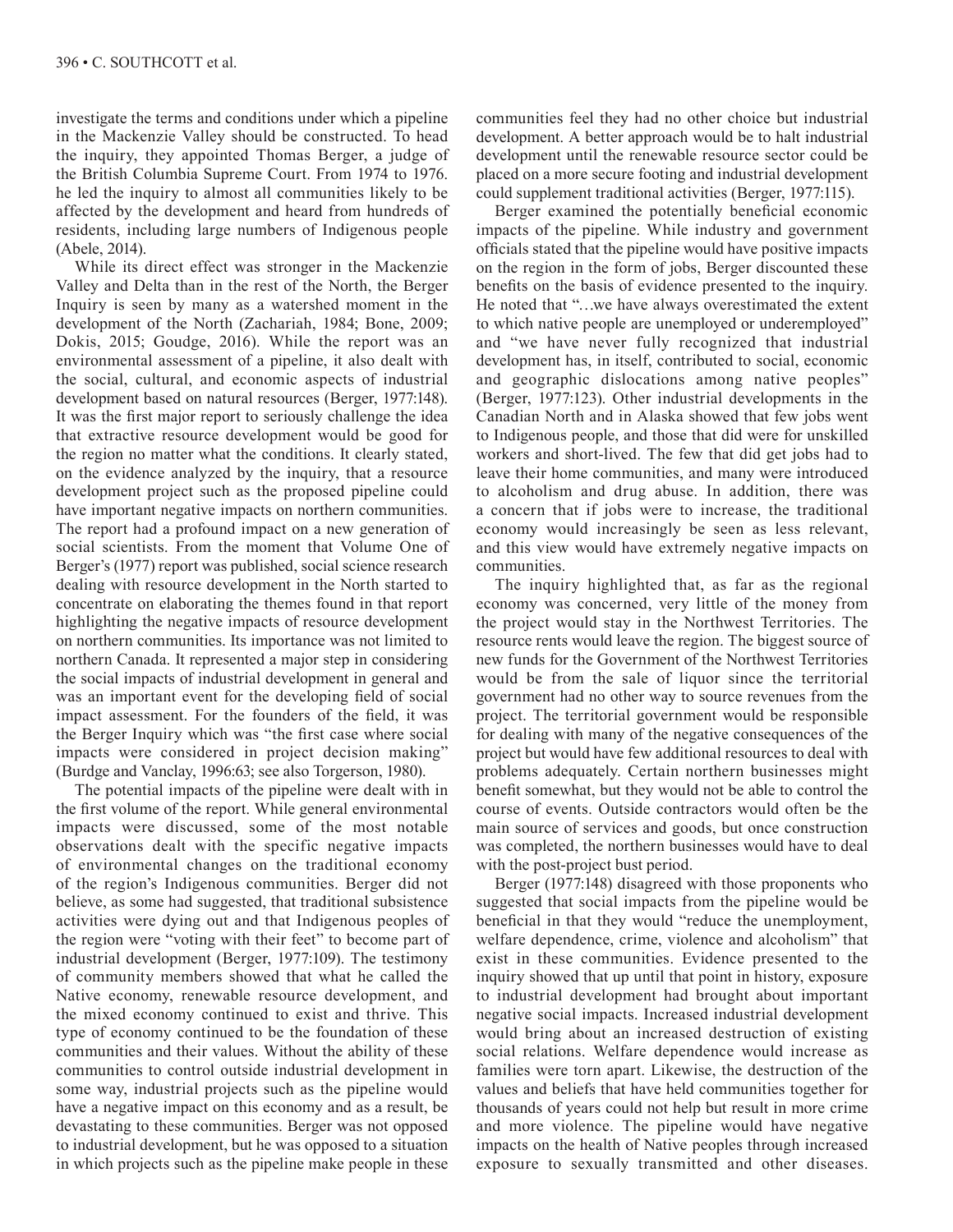It would bring about changes in diet that would increase a whole range of health problems in northern communities. The experiences of the Alaskan pipeline showed that alcohol and drug abuse would increase drastically, causing further destruction to Indigenous communities.

The building of the pipeline would have important impacts on women. While Berger did not discuss differential gender-based employment impacts, he noted that the existing housing crisis in the Northwest Territories could only become worse as a result of the pipeline. The sexual exploitation of women in the region would likely increase significantly. In addition to specific impacts on women, Berger expected social inequalities generally would increase with the construction of the pipeline since it was likely that "native people will be employed as unskilled workers on jobs that will not last beyond the period of construction…native people will find themselves on the bottom rungs of the ladder and most of them are likely to remain there" (Berger, 1977:158, 159). Finally, he stresses the overall negative impacts from further loss of Indigenous identity and self-respect that would occur as a result of the building of the pipeline.

These observations led Berger (1977) to conclude that no pipeline should be built in the Mackenzie Valley for a period of 10 years so that appropriate land claims could be settled. Effective land claims would ensure that Indigenous communities in the region could better control development forces and develop an economy that was based on their wishes and served their needs. Only under these conditions should resource development proceed.

### THE CURRENT SITUATION: RESDA RESULTS

While the report of the Berger Inquiry and publications associated with it (Watkins, 1977) were largely considered the first widely known criticism of extractive resource development in the North, this theme has dominated social science research on the topic ever since (Angell and Parkins, 2011). Angell and Parkins (2011) suggest, however, that views started to change in the mid-1990s. The literature began to portray Indigenous peoples not as "passive victims" but rather as empowered participants (Angell and Parkins, 2011:71). In large part the change can be seen much more clearly in the changing political climate. The signing of modern land claim treaties in the years following the Berger Inquiry, combined with the processes of decolonization and self-government, resulted in a change of attitudes in many northern communities (Abele, 2009). While opinions regarding industrial resource development continue to divide communities, by the 1990s, many of the same community leaders who had worked so hard against extractive resource development in the 1970s were now seeing it in a new light. Land-claim settlements gave communities increased authority to control extractive resource projects (Saku and Bone, 2000). Instead of destroying traditional subsistence activities, northern

actors increasingly saw the potential of using the wage economy associated with resource development to enhance and re-invigorate these activities (Southcott and Natcher, 2018). What emerged was a new vision of a mixed economy that viewed sustainable development of communities as dependent on a balance of traditional, wage, and transfer economies (Kruse, 1986; Elias, 1991). New powers for territorial governments and new mechanisms such as impact and benefit agreements meant that there was a greater chance of capturing the benefits from extractive resource projects. The experiences of the Inupiat on the North Slope of Alaska offered hope that resources could be used to build capacity in Arctic communities (Knapp and Morehouse, 1991).

Northern communities and others continue to be very much aware of the dangers of extractive resource development (Hall, 2013). Given limited options, however, community members note the need to examine how mining and oil and gas projects could potentially be used to improve community well-being (SERNNoCa, 2010). What is the potential for extractive resource development to contribute to the well-being and long-term sustainability of Arctic communities? This was the key question behind the development of the Resources and Sustainable Development in the Arctic (ReSDA) partnership. This project, which started in 2011, brought together a team of international researchers and representatives of northern governments, treaty organizations, educational institutions, and community organizations to find ways in which more benefits from resource development could flow to northern communities and any negative impacts could be mitigated. As an initial activity, ReSDA sponsored a series of gap analyses to look at what research had already been done and what needed to be done. These analyses were built around this question: what key information do communities need to decide whether resource development proposals will enhance sustainability, or will continue to work against it? To answer this question, researchers conducted a series of projects that focused on how to increase benefits and eliminate negative impacts of resource development going to communities and what future research was still needed to increase local benefits and eliminate negative impacts. Initial discussions between researchers and partners resulted in a list of 13 areas of research: the history of resource development in the Arctic, main social impacts, the measurement of social impacts, differing revenue regimes, socio-economic impact assessment processes, regional economic development strategies, community well-being, community-industry relations, impact and benefit agreements, subsistence activities and resource development, traditional knowledge and resource development, environmental issues and resource development, and women and resource development. Researchers later added an additional area, climate change and resource development, since the amount of academic work being done on climate change required ReSDA to investigate the relationship.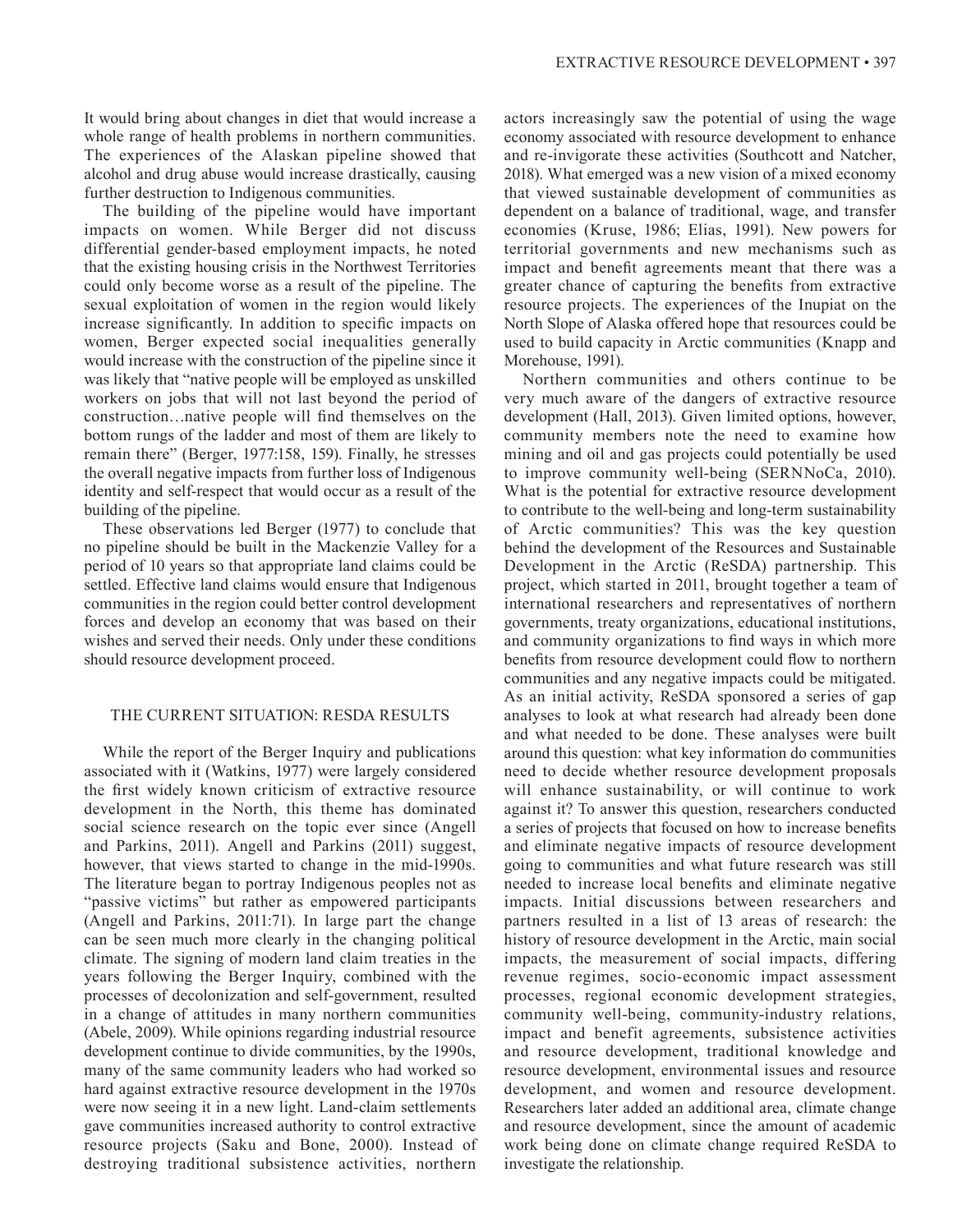Table 1 lists the primary theme of each analysis report, its lead researcher, the region concerned, and its main findings. Each report is available on the ReSDA website [\(www.resda.](http://www.resda.ca) [ca\) an](http://www.resda.ca)d contains a detailed discussion of existing relevant literature. For this article our main objective is to briefly summarize the main findings. It should be pointed out that while the term gap analysis is used to describe the reports, much of the analysis in these reports goes beyond literature reviews.

### FINDINGS OF THE GAP ANALYSES

Coates (2014:4) looked at the historical research on resource development in the Canadian North and noted that, despite some exceptions, "a southern and urban focus" has meant that historians have not been very helpful in helping northern communities to understand the past impacts of resource development. This situation is starting to change as more recent research, much of it by scholars that are part of the ReSDA network, begins to examine these questions. The previous literature generally points to a legacy of boom periods, which created great challenges for communities, followed by bust periods that left "the grand promise of long-term prosperity fueled by resource development in tatters" (Coates, 2014:6). While recent research has noted the desire of at least local Indigenous populations to participate in these activities, the problems associated with maintaining company towns meant that starting in the 1970s, companies increasingly turned to transient workforces from the south to supply labour needs. At the same time, however, the companies have realized the need to develop "strong collaborative relations (or impact and benefit agreements) with regional Indigenous communities, offering skills training and jobs, business preferences and other economic benefits" (Coates, 2014:8). He notes that Indigenous communities now have "opportunities presented by resource development," and historical research can help northern communities better understand what happened in the past in order to provide better policy options in the future (Coates, 2014:17).

Arctic communities considering resource development in their traditional territories need to know what has worked – and what has not worked – in other jurisdictions, with other Indigenous populations, and with various resource projects. At present, information is substantially anecdotal, without the substantial and sustained analysis that an historical investigation would produce…. (Coates, 2014:18)

One of the major improvements to have occurred since the Berger Inquiry that could enable communities to better control extractive resource development is the evolution of our understanding of social impacts. Schweitzer et al. (2015) note that in Alaska, Greenland, and Russia, the Berger Inquiry resulted in a more elaborate understanding of the social impacts of extractive industry development on communities. In all of these regions, social impacts are now better understood and openly discussed to varying degrees; however, economic impacts are often given priority. While most of the economic impacts appear to be treated as being good for communities, they note that problematic impacts are also identified. Environmental damage can have a negative impact on a local economy as can the loss of jobs when an operation shuts down.

Generally, however, Schweitzer et al. (2015) point out that non-economic impacts do not seem to be as well understood or emphasized in discussions of social impacts. In particular they indicate that a better understanding of subsistence and cultural values is needed. While the impact of resource development on subsistence activities has been studied, there appears to be a need for a better understanding of these impacts. People in these communities are very concerned that the relationship between extractive industry and traditional subsistence activities is not properly understood. Another social impact that needs more research concerns migration. Little is understood about the impacts of transient labour arriving in the region. While often these workers are isolated in work camps, interaction does occur. Our understanding of the impact of industrial employment on migration trends in northern Indigenous communities also needs improvement. When operations cease, does staying in their home communities help people, or does it help them to leave?

Similar conclusions are reached by Rodon et al. (2014) in their study of social impacts in Canada. While there has been much work in northern Canada on environmental impacts, social impacts are much less studied. Most of the research is contained in non –peer reviewed grey literature. This literature tends to note the positive economic impacts gained through employment and through increased revenues flowing to northern communities as a result of land-claim agreements and impact and benefit agreements. At the same time, rapid increases in disposable income often produce harmful "boom" effects, such as alcohol or drug abuse, gambling, and prostitution, which can lead to increased violence, exploitation of women, mental illness, suicide, and family perturbations. Other potential detrimental economic impacts are high inflation and increased dependence on extractive industries.

Less is known about the non-economic social impacts, but the existing research tends to paint a negative picture. Increased health problems due to boom effects have already been mentioned. Social cohesion often suffers, as does the ability of women to contribute to the community's well-being. Existing reports have also noted increased intergenerational and regional inequalities. In discussions of the impacts of extractive industry on traditional subsistence economies, opinion seems to be split, with some suggesting that work schedules have a negative impact while others point to wages' enhancing such activities (Rodon et al., 2014:10).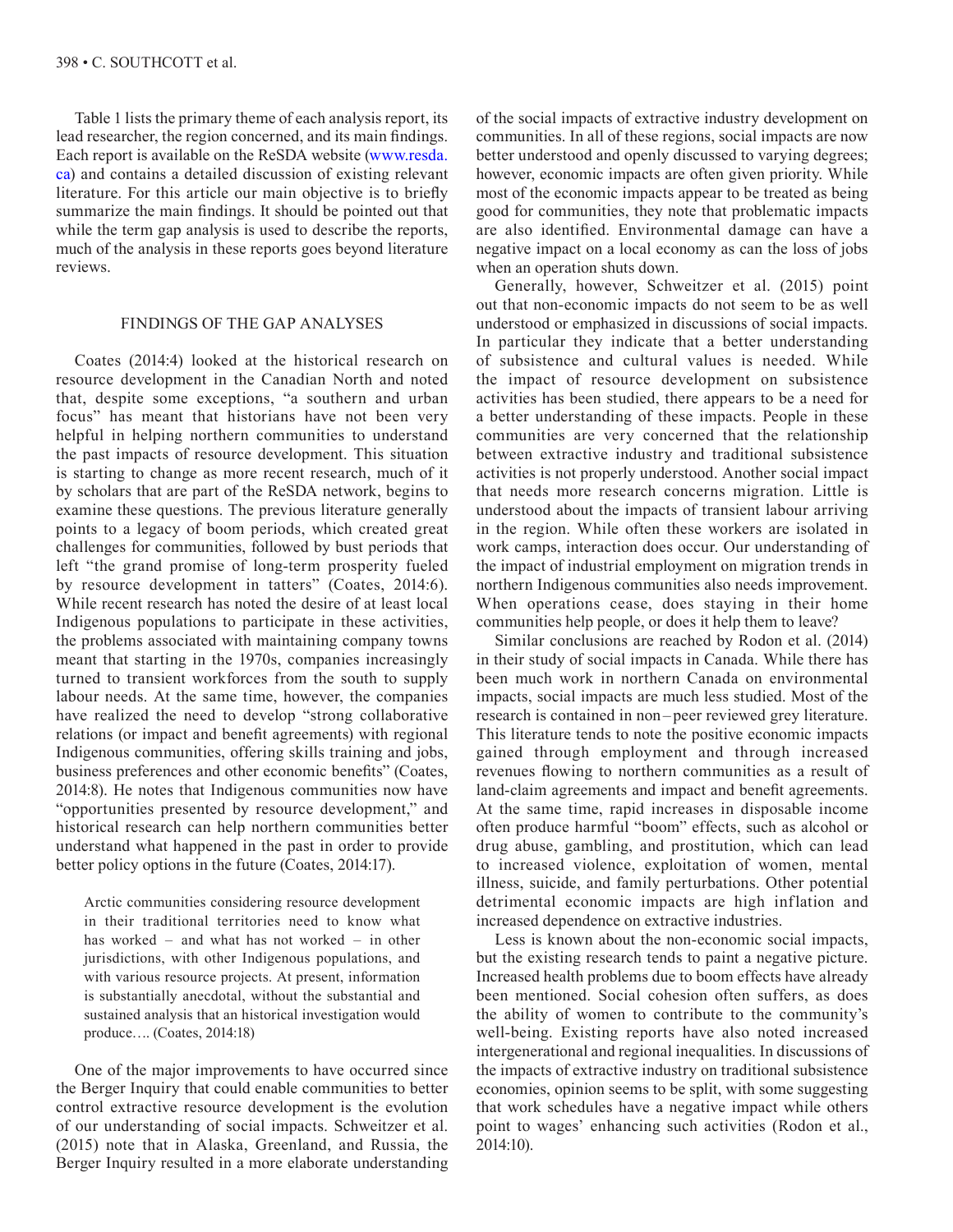|          | Report Gap analysis theme                                                           | Lead researcher                  | Region covered                 | Main gaps                                                                                                                                                                                            |
|----------|-------------------------------------------------------------------------------------|----------------------------------|--------------------------------|------------------------------------------------------------------------------------------------------------------------------------------------------------------------------------------------------|
| 1        | History of resource development in the Arctic                                       | Ken Coates                       | Primarily Canada               | More northern focus, new relations with                                                                                                                                                              |
| 2A       | Impacts of resource developments on communities<br>- Alaska, Russia, Greenland      | Peter Schweitzer                 | Alaska, Russia,<br>Greenland   | Indigenous communities, what worked in the past<br>Non-economic social impacts, importance<br>of subsistence and cultural values, impacts of<br>new transient workforce, migration impacts           |
| 2B       | Impacts of resource developments on communities<br>- Canadian Arctic                | Thierry Rodon                    | Canada                         | Non-economic impacts, negative "boom"<br>impacts, health and social cohesion impacts                                                                                                                 |
| 3        | Measurements of social and economic impacts of<br>resource developments             | Andrey Petrov                    | All Arctic                     | More common, better integrated and adequate<br>baseline indicators, locally relevant "qualitative"<br>indicators for contextual information, more<br>community involvement                           |
| 4        | Resource revenue regimes                                                            | Lee Huskey                       | All Arctic                     | Revenue flows, ways to maximize local benefits,<br>distribution challenges, saving mechanisms                                                                                                        |
| 5        | Social, economic, and environmental impact<br>assessments                           | <b>Bram Noble</b>                | All Arctic                     | Relevance of regulatory process and engagement<br>of northern communities, cumulative and<br>regional impacts                                                                                        |
| 6        | Regional development                                                                | Frances Abele                    | All Arctic                     | Impacts of colonialism, locally based innovations,<br>community engagement to develop policy                                                                                                         |
| 7        | Resource development and well-being                                                 | Brenda Parlee                    | Primarily Canada               | Community-based notions of well-being,<br>importance of education and culture for well-being                                                                                                         |
| 9        | Impact and benefit agreements                                                       | Ben Bradshaw                     | Primarily Canada               | Relationships between IBAs and regulatory<br>processes, processes by which IBAs are negotiated<br>and implemented, IBAs and "the pursuit of social<br>justice"                                       |
| 10       | Indigenous subsistence economies                                                    | David Natcher                    | Primarily Canada               | How to ensure recognition of subsistence activities<br>as a normal part of local economy, effectiveness of<br>support mechanisms                                                                     |
| 11       | Traditional knowledge and resource development<br>in the Arctic                     | Henry Huntington                 | All Arctic                     | Influence of traditional knowledge on decision<br>making, experiences of traditional knowledge<br>holders, infrastructure to support traditional<br>knowledge                                        |
| 12       | Resources and environmental issues                                                  | Arn Keeling                      | Primarily Canada               | Involvement of local communities in mitigation and<br>remediation activities                                                                                                                         |
| 13<br>14 | Resource development and climate change<br>Gender and northern resource development | Chris Southcott<br>Suzanne Mills | All Arctic<br>Primarily Canada | Infrastructure impacts, potential long-term impacts<br>Gendered effects of socio-economic development,<br>gender impact mitigation attempts, gender impacts<br>of financial benefits and procurement |

#### TABLE 1. ReSDA gap analysis projects.

The relative lack of knowledge about social impacts points to an important issue facing extractive industry development in the North: how (and whether) these impacts can be measured. Any attempt to reduce the damaging impacts and increase the benefits of extractive resource development depends largely on an adequate system to measure socio-economic change in northern communities. In their analysis dealing with the socio-economic measurement of resource activity impacts, Petrov et al. (2014) note that improvements have been made over the past 40 years. At the same time, problems still exist. Their report reviews socio-economic impact assessment measurement across the circumpolar North. While there is a great deal of variation between jurisdictions, there are common challenges. These include fragmentary measuring systems; a lack of integration of indicators used in assessment, monitoring, and management; inadequate baseline data; and a limited ability to understand broader impacts of industrial activity. They also note that current systems tend to have a "quantitative tilt" and lack qualitative data, which can provide more locally relevant and contextual information. In general, northern communities need to be better included in the measurement process and less dependent on "imported variables" and experts (Petrov et al., 2014:8).

The review and measurement of social impacts have become a formal part of the regulatory process for extractive industry in the North through environmental assessment. The increasing use of this environmental management tool across the circumpolar North since the 1970s represents a substantial improvement in the potential control and mitigation of negative impacts on northern communities. Yet, as Noble et al. (2014) point out in their analysis, in recent years the effectiveness of environmental assessment (EA) has been increasingly questioned. After surveying recent EA research across the Arctic, they note that the EA process has been criticized as increasingly cumbersome to industry. At the same time, very little is known about how northern communities feel about the processes. Research on whether communities feel the current regulatory system is meeting their expectations and needs has been extremely limited. This is especially true for Indigenous communities.

Concerns also exist regarding other questions, such as whether the EA process is actually influencing decision making or whether current project-based systems allow for an adequate consideration of cumulative and regional impacts. Another question is whether current processes allow for the meaningful engagement of northern communities. Recently questions have arisen about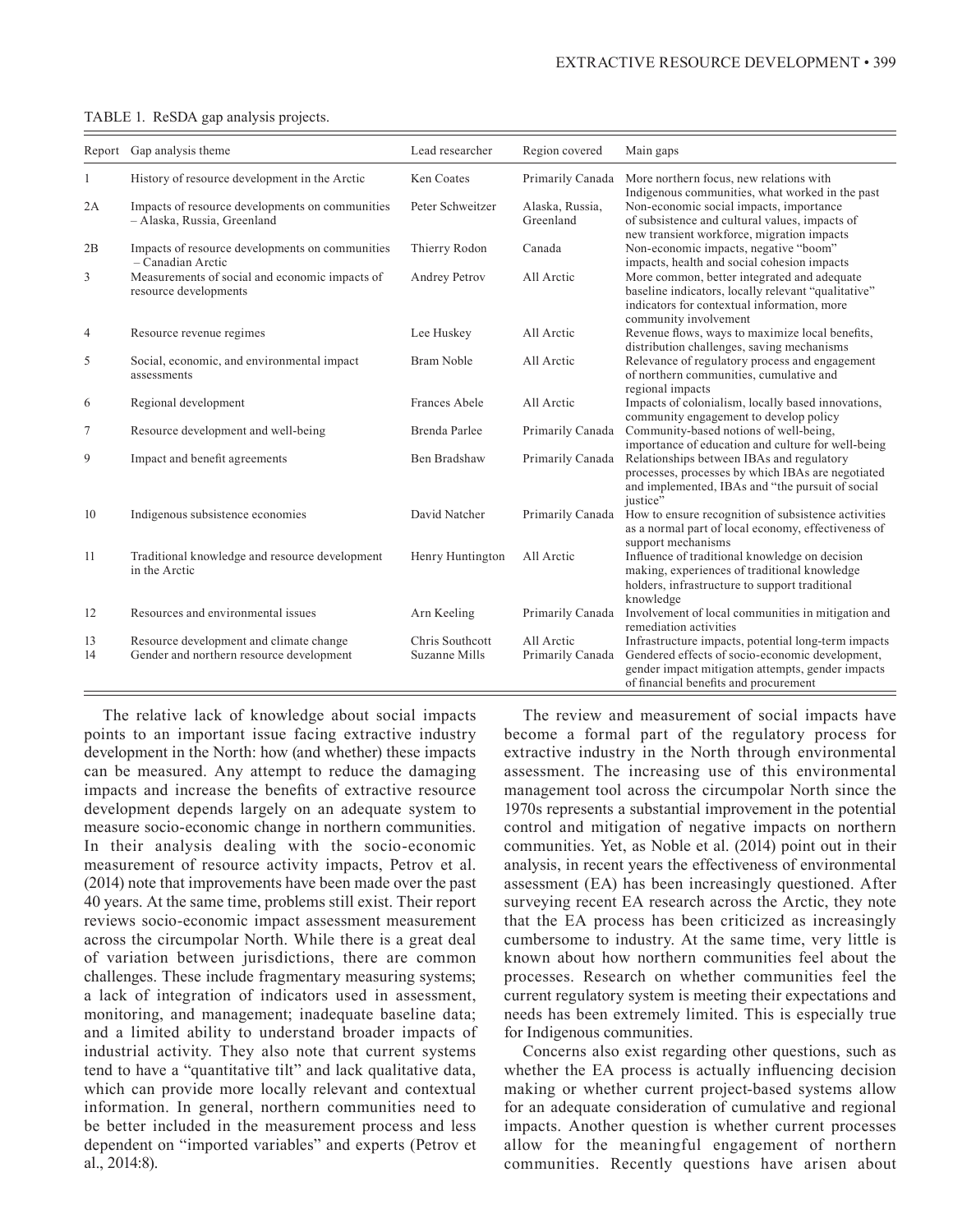whether these communities have the capacity to adequately participate in EA (Noble et al., 2014). More research has to be done to find out whether community voices are being heard and if not, what can be done to improve the situation.

Since the 1960s, staples theory has been used to explain that extractive resource development is a poor option for the development of a region since it provides few economic linkages. Most of the profits, or rents, leak out of the region, leaving it in a "staples trap" (Watkins, 1963:151). New modern comprehensive land claims, decolonization, and new self-government initiatives mean that northern communities in many areas of the Arctic now have the ability to reduce these leakages by capturing a higher percentage of these resource rents. In their survey of existing resource revenue regimes across the Arctic, Huskey and Southcott (2014) note increasing evidence of new fiscal linkages occurring in at least some parts of the region. A larger percentage of royalties and taxation are staying in the North, and new vehicles (such as impact and benefit agreements and partnership arrangements) are helping to reduce leakages, but we are not sure to what extent. More research needs to be done on where this new money goes and which regimes give the maximum fiscal linkages. Are northern communities actually benefiting from increased extractive industry revenues? Recent research on the issue of the "resource curse" notes increased problems that develop when extractive industry revenue flows into a region (Humphreys et al., 2007). Research and innovation are needed to find the best ways for communities and regions to both distribute and save these revenues.

Federal attempts to redress uneven development across Canada have waxed and waned since the 1950s (Savoie, 1992). The North has often been included as a region of focus for these policies. Resource development has been prioritized as an area that can assist in regional development in the circumpolar North. As Abele (2016) points out in her analysis of regional development in the Arctic, only in Fenno-Scandia has evidence been found that extractive resource development provides self-sustaining growth. For this to happen, we need to turn to more locally based, "ground up" innovations, something difficult to do given the colonial past of northern communities. Extractive industry development is likely to contribute to the long-term sustainability of northern regions only if we can develop new regionally designed and relevant policy instruments that are the result of community engagement. These instruments must balance the enduring four pillars of northern economies: harvesting, public investment, mineral development, and the wage sector based on heterogeneous renewable resources (Abele, 2016).

Any attempt to evaluate benefits and mitigate negative impacts of resource development requires an idea of what sort of development communities are aspiring to. Common indicators of development based on economic success are not adequate for most communities in Canada's North. Parlee (2016) points out that the notion of well-being is a more appropriate basic concept to use in evaluating

indicators of positive or negative impacts. In her analysis, she discusses how the notion of well-being allows us to better understand important potential benefits. While well-being includes the notion of material benefits, such as employment and financial capital, the Indigenous communities of northern Canada tend to highlight other social aspects as being important to their notion of wellbeing. In these communities, education, culture, and their relationship to the land are some aspects that take a more central place in the definition of well-being and therefore need to be given a central place in any evaluation of benefits and costs of resource development. More research is needed for us to properly understand the various definitions of well-being that exist in each community.

As mentioned above, impact and benefit agreements, or IBAs, have been one of the most readily identifiable new ways that northern communities can ensure greater benefits from resource development. In their gap analysis report, Bradshaw et al. (2014) note that the use of IBAs in northern Canada over the past 20 years has not been problem-free. They review scholarship focused on IBAs to highlight what is known and identify gaps in our knowledge. Three dominant areas of research on IBAs are identified: the relationships between IBAs and the existing regulatory processes, the processes by which IBAs are negotiated and implemented and their relative effectiveness, and finally the relationship between IBAs and "the pursuit of social justice" (Bradshaw et al., 2014:3). The literature notes that the relationship between IBAs and existing regulatory processes is problematic, and more work needs to be done to ensure that IBAs support existing processes rather than conflicting with them. We also need to better understand how effective IBAs are at ensuring an increase in community well-being. Problems still exist in terms of the ability of communities to negotiate adequate agreements and then ensure that the terms of these agreements are adequately implemented. Finally, a bigger question that must be answered is whether IBAs are "redressing historical injustices or perpetuating further injustice" (Bradshaw et al., 2014:11). We need more research to ensure that these agreements truly support decolonization and are not simply "neocolonization."

A major concern of the Berger Inquiry was the potentially devastating impact of industrial development on the traditional subsistence economy of northern Indigenous communities. Since the 1970s, a number of new institutions have been negotiated to provide northern residents with some control over the forces of economic development. Comprehensive land-claim agreements, self-government arrangements, and new co-managed regulatory systems increase the ability of northern communities to control those aspects of development that would have damaging impacts on the subsistence economy. What is currently happening to these types of activities? Existing studies of whether traditional subsistence economies are being helped or hindered by resource development show contradictory findings. In their research, Natcher et al. (2012, 2016a) found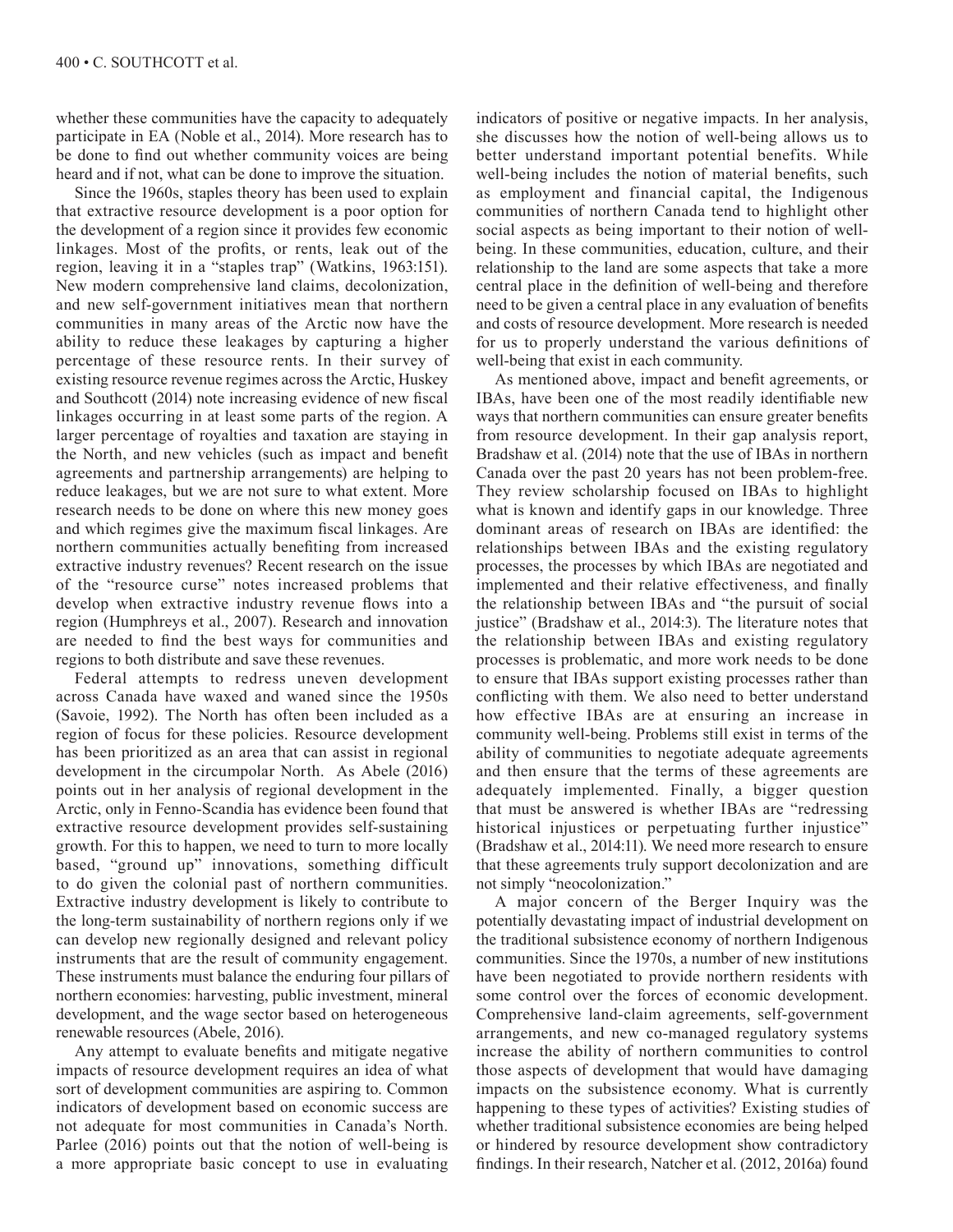that one of the biggest obstacles to resource development potentially supporting subsistence activities is that existing policies still hold the biased opinion that the wage-based economy is the only legitimate economic activity for these communities. Rather than being treated as an informal or remedial form of economic production, subsistence harvesting requires the same level of support that is given to industrial wage-earning opportunities (Natcher et al., 2016b). In some areas (e.g., Nunavut, Nunavik), various hunter support programs have provided this support, but in others (e.g., Yukon, Labrador), subsistence harvesters are left to their own devices with no institutional support mechanisms made available.

Another important aspect of well-being in northern communities is the protection and valuation of traditional knowledge; therefore, it is important to understand the relationship between this form of understanding and resource development. Huntington (2014) surveys the inclusion of traditional knowledge in resource development decision making. He notes that, largely because of the political demands of Indigenous peoples, traditional knowledge is increasingly being used in various decisions about resource development. This practice has already been shown to have benefited communities by giving them more of a voice in these decisions. At the same time, we have little knowledge of the extent to which the increased legitimacy given to traditional knowledge is actually influencing decisions and reshaping the way resource development is done in the North. We need to know more about how traditional knowledge holders view their experiences in decision making for resource development, what type of infrastructure best supports the effective use of traditional knowledge, and how much the use of traditional knowledge depends upon power relations in a given context.

While the objective of the ReSDA research was to concentrate on the socio-economic and cultural aspects of resource development, the environment occupies such an important aspect of life in the North that it must be included in any discussion of benefits and detrimental impacts. While other gap analyses dealt with environmental considerations as part of their discussions, Keeling et al. (2014) addressed the issue of environmental impacts in terms of what these mean for northern communities. Since the Berger Inquiry, new regulatory measures linked to impact assessments now require industry proponents to address potential impacts, which has increased their ability to understand and mitigate the negative environmental effects of resource development. At the same time, less research has been devoted to studying the ability of northern communities to become involved in these assessment and mitigation activities. Keeling et al. (2014) echo a concern expressed in other gap analyses: that while co-management of the environment has been accepted in principle, the extent to which northern Indigenous communities can integrate their traditional knowledge into discussions of environmental impacts is less evident, especially as concerns nonrenewable resource development. They find that little

work has been done on the degree to which northern communities benefit from, or are negatively affected by, the management of the "environmental legacies" of extractive industry projects.

Substantial research has been done on the present and future impacts of climate change in the Arctic (Duerden, 2004; Nickles et al., 2005; Berkes and Armitage, 2010; Pearce et al., 2010; Ford et al., 2012). There is much speculation that climate change is causing an increase in resource development in the region—indeed, "opening" the Arctic in unprecedented ways (Borgerson, 2008). Southcott (2014) reviewed the existing literature on climate change, concentrating on research dealing with resource development. Existing data show little evidence that climate change is resulting in increased Arctic resource development (Ford et al., 2008, 2010; Pearce et al., 2011; Southcott, 2014). Existing models do project future conditions that may improve the circumstances under which resource development in the Arctic can occur, but they also indicate other conditions that may negatively affect these developments (ACIA, 2005; Furgal and Prowse, 2008). While there is little evidence of a direct relationship between climate change and current Arctic resource development, shorter periods for use of winter roads and deteriorating infrastructure are likely to be detrimental to these activities in the immediate future. Over the longer term, melting sea ice may eventually allow for easier shipping access to project sites in the Arctic but here again the unpredictability of sea ice as a result of climate change is likely to become a problem in the medium term.

Research that examines gender differences relating to resource development has a long history. Much of this research points out that in the past, women have received few benefits from these activities and have been subjected to a range of detrimental impacts. Mills et al. (2014), who analyzed the current situation in the Arctic, show that women in northern communities receive fewer economic benefits than men in terms of direct industry employment; however, since these women often have higher levels of education than men, they benefit from indirect employment opportunities related to social services, administration, or business ventures. There is research that indicates a high level of concern among women relating to the boom effects of resource development in a community (Mills et al., 2014). The increase in money as a result of new employment opportunities and royalty payments tends to produce a range of social issues such as increased alcohol and drug abuse, sexual exploitation, and family violence. Finally, these authors note that women are concerned about the negative impacts of resource development on subsistence activities. They add that improved understanding of the gendered effects of socio-economic development in northern communities is needed to help us learn how to ensure that gender differences do not represent a barrier to communities that seek to improve their well-being through resource development.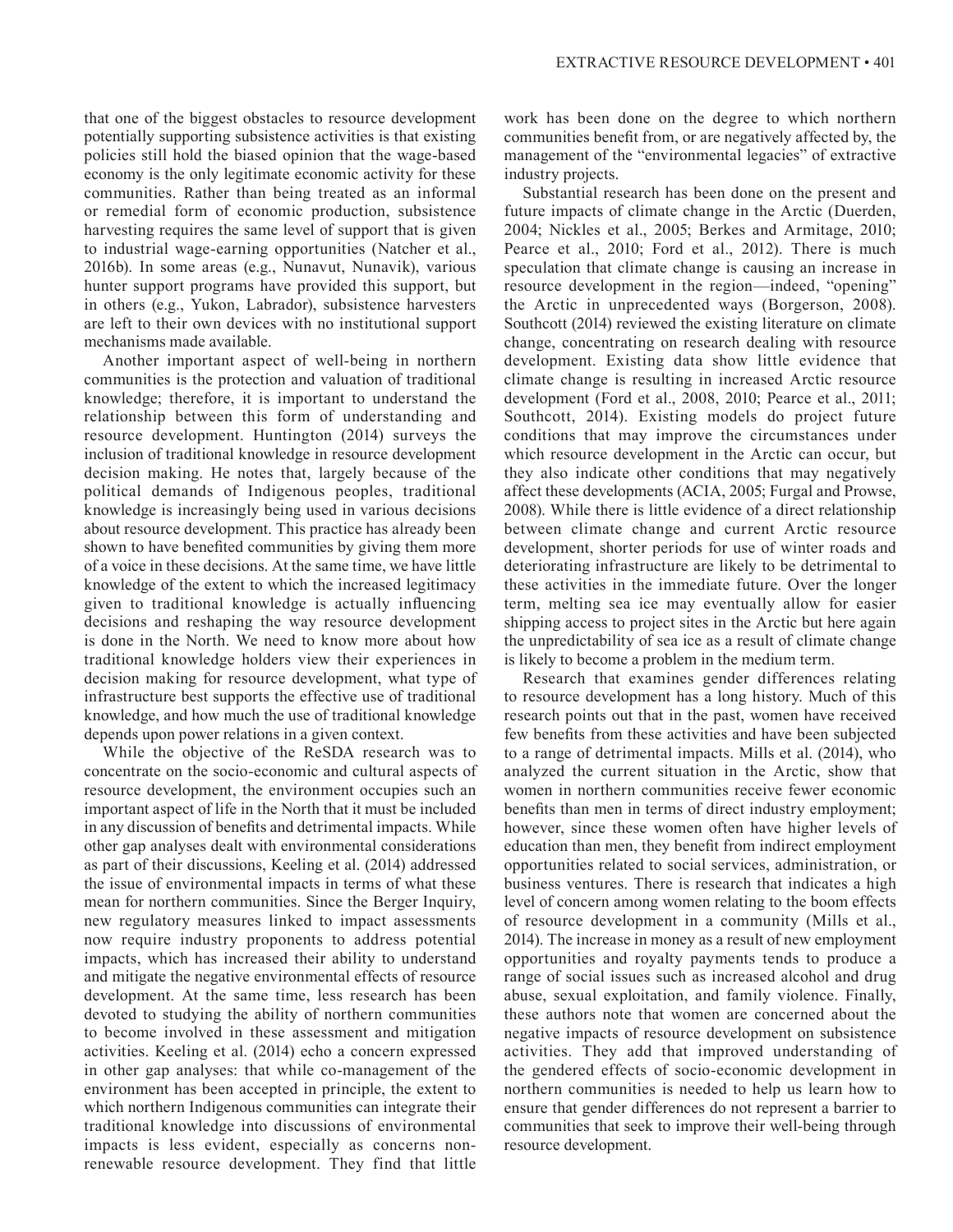Much of the needed work discussed above has already begun. Recent historical research on resource development in the region has resulted in a much better understanding of its impacts on northern communities (Keeling and Sandlos, 2015; Sandlos and Keeling, 2016b; Huskey, 2018). Other work on social impacts has contributed to a better understanding of non-economic impacts and different impacts within communities (Jones and Bradshaw, 2015; Parlee, 2015; Stienstra et al., 2017), including the issues surrounding cumulative impacts (Atlin and Gibson, 2017; Kirkfeldt et al., 2017). A number of researchers have added to our understanding of barriers to adequate community participation in both the environmental assessment processes and the negotiations of impact and benefit agreements (Cox and Mills, 2015; Dokis, 2015; Noble and Udofia, 2015; Udofia et al., 2015; McCreary et al., 2016). Several publications have enhanced our understanding of the relationship between subsistence activities and resource development (Natcher et al., 2016b; Parlee et al., 2018; Southcott and Natcher, 2018). A number of recent works have furthered our understanding of the nature and impacts of resource rents and how to conserve them for northern communities (Aragon, 2015; Kadenic, 2015; Huskey and Southcott, 2016; Thistle, 2016; O'Faircheallaigh, 2018). Finally, recent research has looked at the impacts of workforce mobility (Jones and Southcott, 2015; Saxinger and Gartler, 2017), governance issues (Ritsema et al., 2015; Rodon, 2018), and problems facing remediation processes (Dance, 2015; Sandlos and Keeling, 2016a).

## **CONCLUSIONS**

Overall, the analyses reviewed above confirm that serious gaps in knowledge remain, which limit our ability to ensure resource development projects contribute to the sustainability of Arctic communities. Despite more recent research, we still do not have an adequate understanding of how the social and environmental legacies of past resource developments continue to affect northern communities. Our knowledge of social impacts has increased, but it is still inadequate for understanding those social impacts that fall outside the traditional economic indicators. Attempts are being made to develop adequate systems for measuring and monitoring such impacts, but much work remains to be done, especially as concerns the involvement of these communities in the collection and control of this information. While environmental assessment regimes are in place across the region, we still do not know if these processes are meeting the needs of northern communities and whether these communities are being heard. New revenue regimes are offering the promise of increased financial linkages flowing to northern communities, but we have little information on the extent to which this is true or the impact these new revenues are having on these communities. Research on regional

economic policy indicates that most recent attempts to use extractive resource development to help ensure sustainable development have failed in the Arctic and that we still have not been able to develop adequate regionally relevant policy instruments to assist in this regard. The process of developing more adequate notions of wellbeing to guide development decisions has only just begun. We still do not adequately understand whether impact and benefit agreements are actually helping to increase community well-being. While the traditional subsistence economy remains strong in some areas of the Arctic, our inability to consider subsistence activities as a normal part of development in the North means that the impacts of industrial resource development on these activities are unclear. Traditional knowledge is increasingly being included in resource development, but we do not know the extent to which it is actually influencing decisions. Knowledge about environmental impact mitigation and remediation has increased substantially since the Berger Inquiry, but we have little knowledge of the involvement of local communities in these processes. Finally, while some negative gender impacts have lessened recently, we still do not have a good understanding of gender differences relating to resource developments.

On the positive side, the ReSDA gap analyses found that the way resource development is considered in the Arctic has changed considerably since the 1970s. Increasing attention is being paid to ensuring that northern communities benefit from any new projects. New modern comprehensive land-claim agreements in Canada, movements towards self-government, and changing attitudes have meant that northern communities have more control over these projects than they ever had previously. In addition to these changes, our knowledge of potential social impacts has increased substantially. A conversation has started about finding the best ways to measure, monitor, and mitigate these impacts. We now have environmental impact assessment regimes in place that try to determine what social impacts would result from proposed projects and ensure that these impacts are monitored and, to the extent possible, mitigated. New revenue regimes in most regions of the Arctic are meant to ensure that communities and regions receive a fair share of financial benefits from resource development. The need for and implementation of impact and benefit agreements is now almost universally accepted in much of the Arctic. Our notions of development are increasingly open to more holistic notions of well-being that are more in line with the aspirations of northern communities. We are increasingly aware of how important traditional subsistence economies are for these communities and the need to consider these activities a "normal" part of development. Environmental concerns are now central to discussions of whether resource development projects should proceed. We are also increasingly aware of the differing gender impacts of resource development in the region.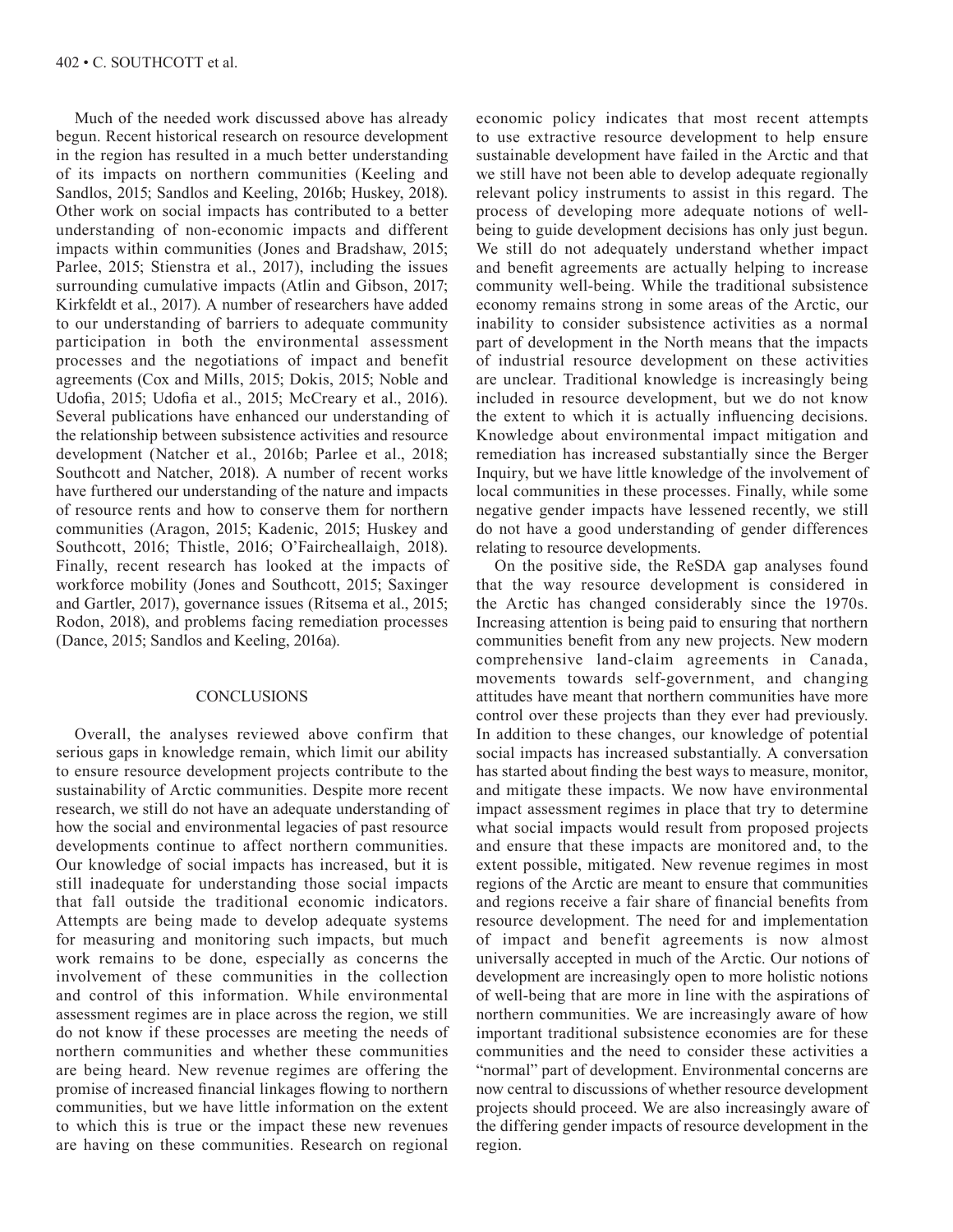### REFERENCES

Abele, F. 1987. Canadian contradictions: Forty years of northern political development. Arctic 40(4):310 –320. h<ttps://doi.org/10.14430/arctic1788>

———. 2009. Northern development: Past, present and future. In: Abele, F., Courchene, T.J., Seidle, F.L., and St-Hilaire, F., eds. Northern exposure: Peoples, powers and prospects in Canada's North. Montreal, Quebec: Institute for Research on Public Policy. 19-65.

———. 2014. The immediate and lasting impact of the inquiry into the construction of a Mackenzie Valley pipeline. In: Inwood, G.J., and Johns, C.M., eds. Commissions of Inquiry and Policy Change: A comparative analysis. Toronto, Ontario: University of Toronto Press. 88 – 110.

———. 2016. Regional development in the circumpolar North: What else do we need to know? Gap Analysis Report #6. Whitehorse, Yukon: ReSDA. 13 p.

 [http://yukonresearch.yukoncollege.yk.ca/resda/wp-content/](http://yukonresearch.yukoncollege.yk.ca/resda/wp-content/uploads/sites/2/2013/09/Gap-Analysis-6-final-2017.pdf) [uploads/sites/2/2013/09/Gap-Analysis-6-final-2017.pdf](http://yukonresearch.yukoncollege.yk.ca/resda/wp-content/uploads/sites/2/2013/09/Gap-Analysis-6-final-2017.pdf)

- ACIA (Arctic Climate Impact Assessment). 2005. Arctic climate impact assessment: Scientific report. Cambridge: Cambridge University Press.
- Angell, A.C., and Parkins, J.R. 2011. Resource development and Aboriginal culture in the Canadian North. Polar Record  $47(1):67 - 79.$

h<ttps://doi.org/10.1017/S0032247410000124>

Aragon, F.M. 2015. Do better property rights improve local income?: Evidence from First Nations' treaties. Journal of Development Economics 116:43-56.

h<ttps://doi.org/10.1016/j.jdeveco.2015.03.004>

Atlin, C., and Gibson, R. 2017. Lasting regional gains from nonrenewable resource extraction: The role of sustainabilitybased cumulative effects assessment and regional planning for mining development in Canada. The Extractive Industries and Society 4(1):36–52.

h<ttps://doi.org/10.1016/j.exis.2017.01.005>

- Berger, T.R. 1977. Northern frontier, northern homeland: The report of the Mackenzie Valley Pipeline Inquiry. 3 vols. Ottawa: Mackenzie Valley Pipeline Inquiry.
- Berkes, F., and Armitage, D. 2010. Co-management institutions, knowledge, and learning: Adapting to change in the Arctic. Études/Inuit/Studies 34(1):109 – 131. h<ttps://doi.org/10.7202/045407ar>
- Bone, R.M. 2009. The Canadian North: Issues and challenges. Don Mills, Ontario: Oxford University Press.
- Borgerson, S.G. 2008. Arctic meltdown: The economic and security implications of global warming. Foreign Affairs  $87:63 - 77$ .
- Bowes-Lyon, L.-M., Richards, J.P., and McGee, T.M. 2010. Socio-economic impacts of the Nanisivik and Polaris mines, Nunavut, Canada. In: Richards, J.P., ed. Mining, society, and a sustainable world. Berlin: Springer-Verlag. 371 –396.

Bradshaw, B., Fidler, C., and Wright, A. 2014. Impact and benefit agreements & northern resource governance: What we know and what we still need to figure out. Gap Analysis Report #9. Whitehorse, Yukon: ReSDA.

 [http://yukonresearch.yukoncollege.yk.ca/resda/projects/gap](http://yukonresearch.yukoncollege.yk.ca/resda/projects/gap-analysis/gap-9/)[analysis/gap-9/](http://yukonresearch.yukoncollege.yk.ca/resda/projects/gap-analysis/gap-9/)

Burdge, R.J., and Vanclay, F. 1996. Social impact assessment: A contribution to the State of the Art Series. Impact Assessment  $14(1):59 - 86.$ 

<https://doi.org/10.1080/07349165.1996.9725886>

- Brubacher & Associates. 2002. The Nanisivik legacy in Arctic Bay: A socio-economic impact study. Prepared for the Department of Sustainable Development, Government of Nunavut. Ottawa, Ontario: Brubacher & Associates.
- Cater, T., and Keeling, A. 2013. "That's where our future came from": Mining, landscape, and memory in Rankin Inlet, Nunavut. Études/Inuit/Studies 37(2):59 – 82. h<ttps://doi.org/10.7202/1025710ar>
- Coates, K. 1985. Canada's colonies: A history of the Yukon and Northwest Territories. Toronto, Ontario: James Lorimer & Company.

-. 2014. The history and historiography of natural resource development in the Arctic: The state of the literature. Gap Analysis Report #1. Whitehorse, Yukon: ReSDA. 19 p.

 [http://yukonresearch.yukoncollege.yk.ca/resda/projects/gap](http://yukonresearch.yukoncollege.yk.ca/resda/projects/gap-analysis/gap-1/)[analysis/gap-1/](http://yukonresearch.yukoncollege.yk.ca/resda/projects/gap-analysis/gap-1/)

- ———. 2015. Sharing the wealth: How resource revenue agreements can honour treaties, improve communities, and facilitate Canadian development. Ottawa, Ontario: Macdonald-Laurier Institute.
- Cournoyea, N.J. 2009. Navigating and managing economic, environmental and social change in the Inuvialuit Settlement Region. In: Abele, F., Courchene, T.J., Seidle, F.L., and St-Hilaire, F., eds. Northern exposure: Peoples, powers and prospects in Canada's North. Montreal, Quebec: Institute for Research on Public Policy. 389-393.
- Cox, D., and Mills, S. 2015. Gendering environmental assessment: Women's participation and employment outcomes at Voisey's Bay. Arctic 68(2):246– 260.

h<ttps://doi.org/10.14430/arctic4478>

- Damas, D. 2002. Arctic migrants/Arctic villagers: The transformation of Inuit settlement in the central Arctic. Montreal, Quebec: McGill-Queen's University Press.
- Dance, A. 2015. Northern reclamation in Canada: Contemporary policy and practice for new and legacy mines. Northern Review 41:41–80.

h<ttps://doi.org/10.22584/nr41.2015.003>

- Diefenbaker, J.G. 1958. A new vision: Notes for a speech given at the Civic Auditorium, Winnipeg, Manitoba, 12 February 1958. [http://www.canadahistory.com/sections/documents/](http://www.canadahistory.com/sections/documents/Primeministers/diefenbaker/docs-thenorthernvision.htm) [Primeministers/diefenbaker/docs-thenorthernvision.htm](http://www.canadahistory.com/sections/documents/Primeministers/diefenbaker/docs-thenorthernvision.htm)
- Dokis, C.A. 2015. Where the rivers meet: Pipelines, participatory resource management, and Aboriginal-State relations in the Northwest Territories. Vancouver, British Columbia: UBC Press.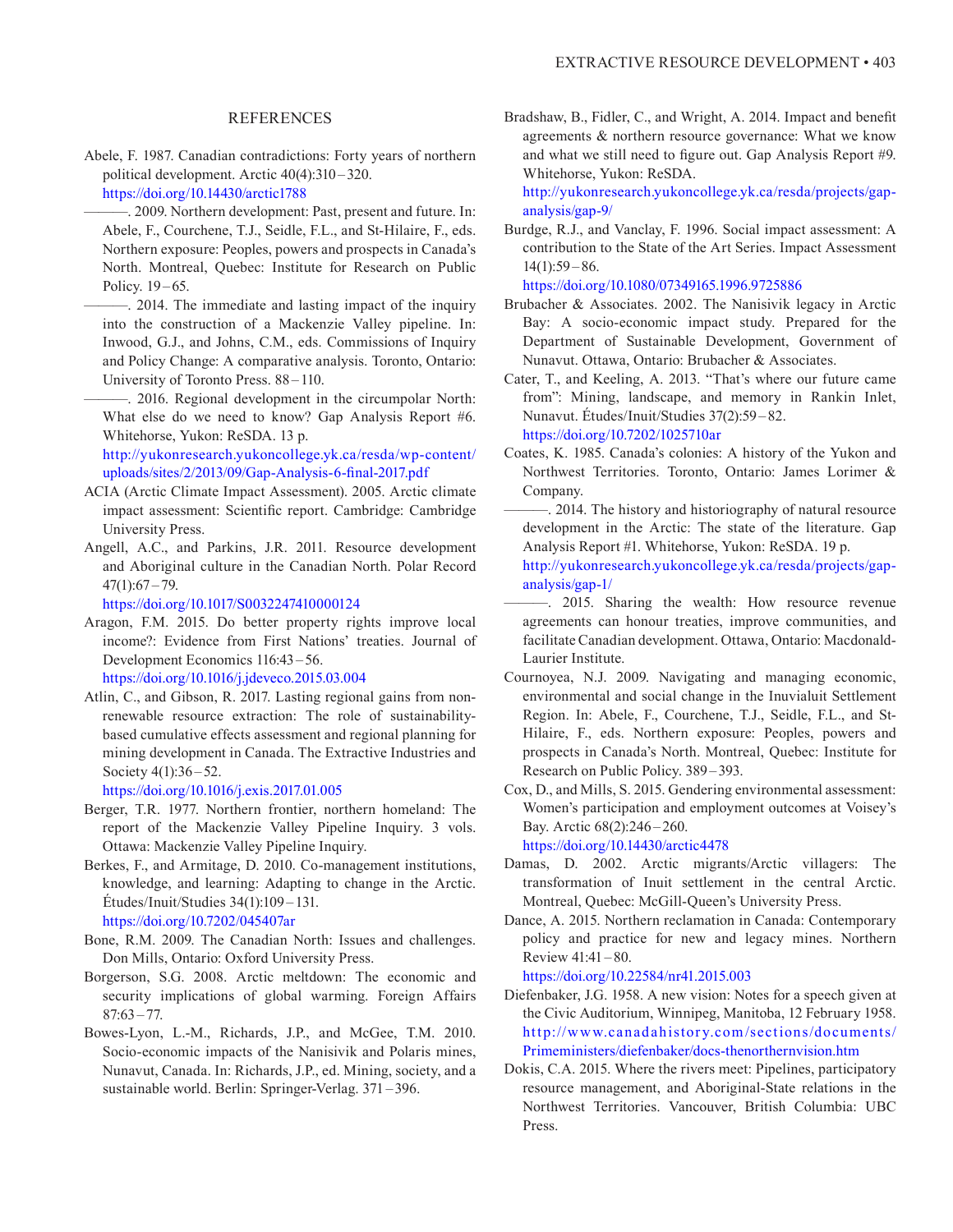- Dosman, E.J. 1975. The national interest: The politics of northern development 1968 –75. Toronto, Ontario: McClelland and Stewart.
- Duerden, F. 2004. Translating climate change impacts at the community level. Arctic 57(2):204 –212. h<ttps://doi.org/10.14430/arctic496>
- Elias, P.D. 1991. Development of Aboriginal People's communities. North York, Ontario: Captus Press.
- Ford, J., Pearce, T., Prno, J., Duerden, F., and Marshall, D. 2008. Global Warming – Climate change impacts on the Canadian mining sector. Canadian Mining Journal, April 6, 2008. [http://www.canadianminingjournal.com/news/global](http://www.canadianminingjournal.com/news/global-warming-climate-change-impacts-on-the-canadian-mining-sector/)[warming-climate-change-impacts-on-the-canadian-mining](http://www.canadianminingjournal.com/news/global-warming-climate-change-impacts-on-the-canadian-mining-sector/)[sector/](http://www.canadianminingjournal.com/news/global-warming-climate-change-impacts-on-the-canadian-mining-sector/)
- Ford, J.D., Pearce, T., Prno, J., Duerden, F., Ford, L.B., Beaumier, M., and Smith, T. 2010. Perceptions of climate change risks in primary resource use industries: A survey of the Canadian mining sector. Regional Environmental Change 10(1):65 – 81. <https://doi.org/10.1007/s10113-009-0094-8>
- Ford, J.D., Bolton, K.C., Shirley, J., Pearce, T., Tremblay, M., and Westlake, M. 2012. Research on the human dimensions of climate change in Nunavut, Nunavik, and Nunatsiavut: A literature review and gap analysis. Arctic 65(3):289-304. h<ttps://doi.org/10.14430/arctic4217>
- Furgal, C., and Prowse, T.D. 2008. Northern Canada. In: Lemmen, D.S., Warren, F.J., Lacroix, J., and Bush, E., eds. From impacts to adaption: Canada in a changing climate 2007. Ottawa, Ontario: Government of Canada. 57-118.
- Goudge, S.T. 2016. The Berger Inquiry in retrospect: Its legacy. Canadian Journal of Women and the Law 28(2):393 – 407. h<ttps://doi.org/10.3138/cjwl.28.2.393>
- Government of Canada. 1947. Canada's new northwest. Ottawa: King's Printer.
	- ———. 1969. Statement of the Government of Canada on Indian Policy. Ottawa: Department of Indian and Northern Affairs, 1969.

 [http://epe.lac-bac.gc.ca/100/200/301/inac-ainc/indian\\_](http://epe.lac-bac.gc.ca/100/200/301/inac-ainc/indian_policy-e/cp1969_e.pdf) [policy-e/cp1969\\_e.pdf](http://epe.lac-bac.gc.ca/100/200/301/inac-ainc/indian_policy-e/cp1969_e.pdf)

- Government of Nunavut. 2006. Parnautit: A foundation for the future-mineral exploration and mining strategy. Iqaluit: Department of Economic Development & Transportation. [https://gov.nu.ca/sites/default/files/Parnautit\\_Mineral\\_](https://gov.nu.ca/sites/default/files/Parnautit_Mineral_Exploration_and_Mining_Strategy.pdf) [Exploration\\_and\\_Mining\\_Strategy.pdf](https://gov.nu.ca/sites/default/files/Parnautit_Mineral_Exploration_and_Mining_Strategy.pdf)
- Green, H. 2013. State, company, and community relations at the Polaris mine (Nunavut). Études/Inuit/Studies 37(2):37 –57.
- Hall, R. 2013. Diamond mining in Canada's Northwest Territories: A colonial continuity. Antipode 45(2):376 –393. h<ttps://doi.org/10.1111/j.1467-8330.2012.01012.x>
- Hobart, C.W. 1981. Performance of Native trainees in an apprenticeship training program. The Canadian Journal of Native Studies 1(1):33 – 58.
	- ———. 1982. Inuit employment at the Nanisivik mine on Baffin Island. Etudes/Inuit/Studies 6(1):53 –74.
- Humphreys, M., Sachs, J.D., and Stiglitz, J.E., eds. 2007. Escaping the resource curse. New York: Columbia University Press.

Huntington, H. 2014. Traditional knowledge and resource development. Gap Analysis Report #11. Whitehorse, Yukon: ReSDA. 21 p.

 [http://yukonresearch.yukoncollege.yk.ca/resda/projects/gap](http://yukonresearch.yukoncollege.yk.ca/resda/projects/gap-analysis/gap-11/)[analysis/gap-11/](http://yukonresearch.yukoncollege.yk.ca/resda/projects/gap-analysis/gap-11/)

- Huskey, L. 2018. An Arctic development strategy? The North Slope Inupiat and the resource curse. Canadian Journal of Development Studies 3(1):89– 100. <https://doi.org/10.1080/02255189.2017.1391067>
- Huskey, L., and Southcott, C. 2014. Resource revenue regimes around the circumpolar North. Gap Analysis Report #4. Whitehorse, Yukon: ReSDA. 32 p.

 [http://yukonresearch.yukoncollege.yk.ca/resda/projects/gap](http://yukonresearch.yukoncollege.yk.ca/resda/projects/gap-analysis/gap-4/)[analysis/gap-4/](http://yukonresearch.yukoncollege.yk.ca/resda/projects/gap-analysis/gap-4/) 

- ———. 2016. "That's where my money goes": Resource production and financial flows in the Yukon economy. The Polar Journal 6(1):11 –29.
- INAC (Indian and Northern Affairs Canada). 1969. Statement of the Government of Canada on Indian Policy, 1969. Ottawa: INAC.

[http://epe.lac-bac.gc.ca/100/200/301/inac-ainc/indian\\_](http://epe.lac-bac.gc.ca/100/200/301/inac-ainc/indian_policy-e/cp1969_e.pdf) [policy-e/cp1969\\_e.pdf](http://epe.lac-bac.gc.ca/100/200/301/inac-ainc/indian_policy-e/cp1969_e.pdf)

- Isard, P. 2010. Northern vision: Northern development during the Diefenbaker era. Waterloo, Ontario: University of Waterloo. h<ttp://hdl.handle.net/10012/5032>
- Jones, C., and Southcott, C. 2015. Mobile miners: Work, home, and hazards in the Yukon's mining industry. Northern Review 41:111 –137.
- Jones, J., and Bradshaw, B. 2015. Addressing historical impacts through impact and benefit agreements and health impact assessment: Why it matters for Indigenous well-being. Northern Review 41:81 – 109.
- Kadenic, M.D. 2015. Socioeconomic value creation and the role of local participation in large-scale mining projects in the Arctic. Extractive Industries and Society 2(3):562 – 571. h<ttps://doi.org/10.1016/j.exis.2015.04.010>
- Keeling, A., and Sandlos, J., eds. 2015. Mining and communities in northern Canada: History, politics, and memory. Calgary, Alberta: University of Calgary Press.
- Keeling, A., Sandlos, J., Boutet, J.-S., and Longley, H. 2014. Managing development? Knowledge, sustainability and the environmental legacies of resource development in northern Canada. Gap Analysis Summary 12. Whitehorse, Yukon: ReSDA. 37 p.

 [http://yukonresearch.yukoncollege.yk.ca/resda/projects/gap](http://yukonresearch.yukoncollege.yk.ca/resda/projects/gap-analysis/gap-12/)[analysis/gap-12/](http://yukonresearch.yukoncollege.yk.ca/resda/projects/gap-analysis/gap-12/)

- Kirkfeldt, T.S., Hansen, A.M., Olesen, P., Mortensen, L., Hristova, K., and Welsch, A. 2017. Why cumulative impacts assessments of hydrocarbon activities in the Arctic fail to meet their purpose. Regional Environmental Change 17(3):725 –737. h<ttps://doi.org/10.1007/s10113-016-1059-3>
- Knapp, G., and Morehouse, T.A. 1991. Alaska's North Slope Borough revisited. Polar Record 27(163):303 –312.
- Kruse, J. 1986. Subsistence and the North Slope Inupiat: The effects of energy development. In: Langdon, S.J., ed. Contemporary Alaskan Native economies. Lanham, Maryland: University Press of America.  $121 - 152$ .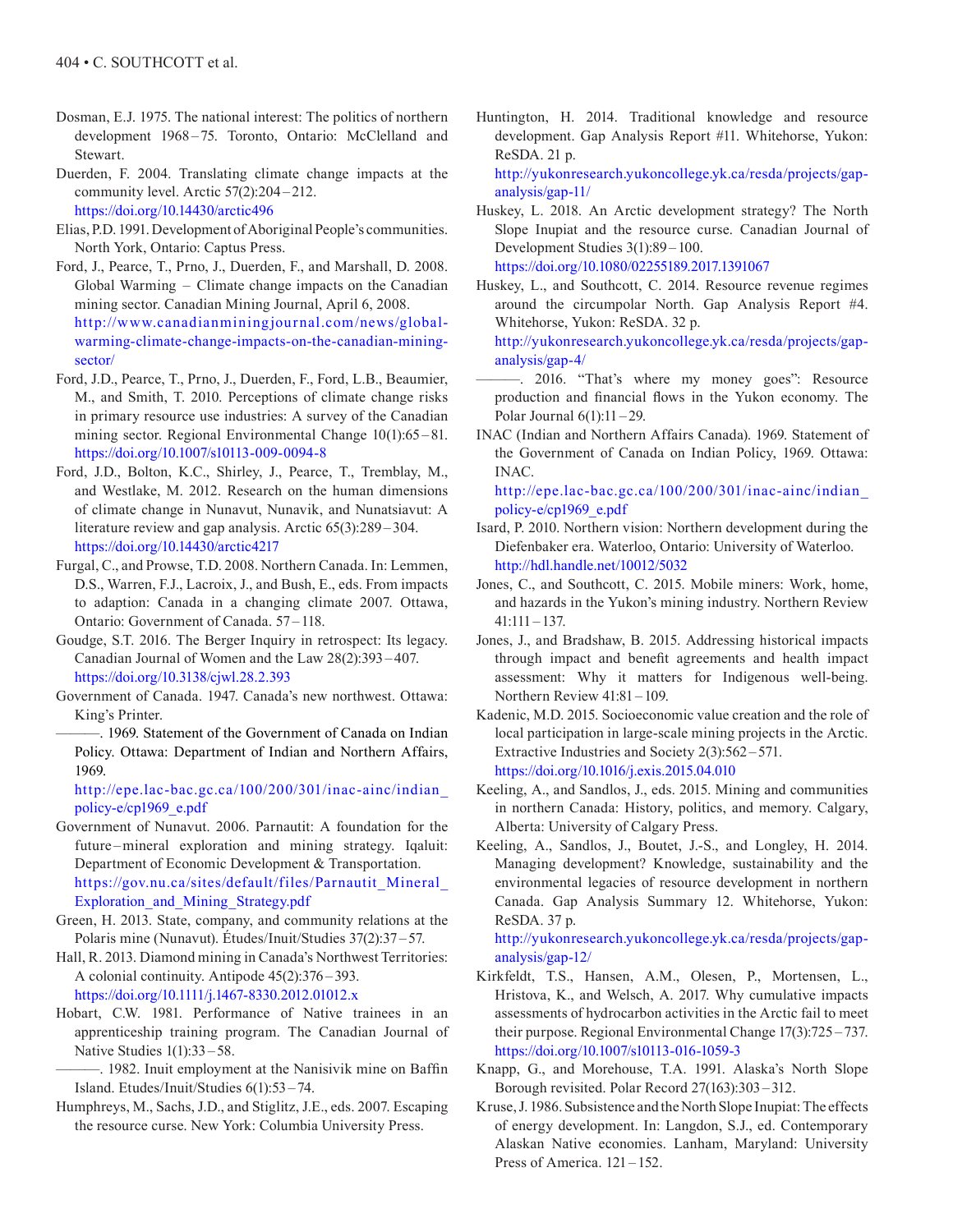- Lim, T.W. 2013. Inuit encounters with colonial capital: Nanisivik Canada's first High Arctic mine. Resource Management and Environmental Studies. MA thesis, University of British Columbia, Vancouver.
- McCreary, T., Mills, S., and St-Amand, A. 2016. Lands and resources for jobs: How Aboriginal peoples strategically use environmental assessments to advance community employment aims. Canadian Public Policy 42(2):212 –223.
- McPherson, R.L. 2003. New owners in their own lands: Minerals and Inuit land claims. Calgary, Alberta: University of Calgary Press.
- Mills, S., Dowsley, M., and Cameron, E. 2014. Gender in research on northern resource development. Gap Analysis Report #14. Whitehorse, Yukon: ReSDA. [http://yukonresearch.yukoncollege.yk.ca/resda/projects/gap-](http://yukonresearch.yukoncollege.yk.ca/resda/projects/gap-analysis/gap-14/)

[analysis/gap-14/](http://yukonresearch.yukoncollege.yk.ca/resda/projects/gap-analysis/gap-14/)

- Natcher, D.C., Felt, L., and Procter, A., eds. 2012. Settlement, subsistence and change among the Labrador Inuit: The Nunatsiavummiut experience. Winnipeg: University of Manitoba Press.
- Natcher, D., Felt, L., Procter, A., and Haalboom, B. 2016a. Normalizing Aboriginal subsistence economies in the Canadian North. Gap Analysis Report #10 Final. Whitehorse, Yukon: ReSDA.

 [http://yukonresearch.yukoncollege.yk.ca/resda/wp-content/](http://yukonresearch.yukoncollege.yk.ca/resda/wp-content/uploads/sites/2/2013/09/Natcher-Gap-Analysis-final-for-web.pdf) [uploads/sites/2/2013/09/Natcher-Gap-Analysis-final-for-web.](http://yukonresearch.yukoncollege.yk.ca/resda/wp-content/uploads/sites/2/2013/09/Natcher-Gap-Analysis-final-for-web.pdf) [pdf](http://yukonresearch.yukoncollege.yk.ca/resda/wp-content/uploads/sites/2/2013/09/Natcher-Gap-Analysis-final-for-web.pdf)

- Natcher, D., Shirley, S., Rodon, T., and Southcott, C. 2016b. Constraints to wildlife harvesting among Aboriginal communities in Alaska and Canada. Food Security  $8(6):1153 - 1167.$
- Nickels, S., Furgal, C., Buell, M., and Moquin, H., eds. 2005. Unikkaaqatigiit: Putting the human face on climate change: Perspectives from Inuit in Canada. Joint publication of Inuit Tapiriit Kanatami, Nasivvik Centre for Inuit Health and Changing Environments at Université Laval and the Ajunnginiq Centre at the National Aboriginal Health Organization.
- Noble, B., and Udofia, A. 2015. Protectors of the land: Toward an EA process that works for Aboriginal communities and developers. Ottawa, Ontario: Macdonald-Laurier Institute. h<ttps://doi.org/10.13140/RG.2.1.1988.2964>
- Noble, B., Hanna, K., and Gunn, J. 2014. Northern environmental assessment: A gap analysis and research agenda. Gap Analysis Report #5. Whitehorse, Yukon: ReSDA. [http://yukonresearch.yukoncollege.yk.ca/resda/projects/gap](http://yukonresearch.yukoncollege.yk.ca/resda/projects/gap-analysis/gap-5/)[analysis/gap-5/](http://yukonresearch.yukoncollege.yk.ca/resda/projects/gap-analysis/gap-5/)
- O'Faircheallaigh, C. 2018. Using revenues from Indigenous impact and benefit agreements: Building theoretical insights. Canadian Journal of Development Studies 39(1):101 –118.
- O'Faircheallaigh, C., and Ali, S., eds. 2008. Earth matters: Indigenous peoples, the extractive industries and corporate social responsibility. Sheffield: Greenleaf Publishing Ltd.
- Parlee, B.L. 2015. Avoiding the resource curse: Indigenous communities and Canada's oil sands. World Development 74:425– 436.

h<ttps://doi.org/10.1016/j.worlddev.2015.03.004>

———. 2016. Resource development and well-being in northern Canada. Gap Analysis Report #7. Whitehorse, Yukon: ReSDA. 15 p.

 [http://yukonresearch.yukoncollege.yk.ca/resda/projects/gap](http://yukonresearch.yukoncollege.yk.ca/resda/projects/gap-analysis/gap-7/)[analysis/gap-7/](http://yukonresearch.yukoncollege.yk.ca/resda/projects/gap-analysis/gap-7/)

- Parlee, B.L., Sandlos, J., and Natcher, D.C. 2018. Undermining subsistence: Barren-ground caribou in a "tragedy of open access." Science Advances 4(2): e1701611. h<ttps://doi.org/10.1126/sciadv.1701611>
- Pearce, T., Smit, B., Duerden, F., Ford, J.D., Goose, A., and Kataoyak, F. 2010. Inuit vulnerability and adaptive capacity to climate change in Ulukhaktok, Northwest Territories, Canada. Polar Record 46(2):157 –177. h<ttps://doi.org/10.1017/s0032247409008602>

Pearce, T.D., Ford, J.D., Prno, J., Duerden, F., Pittman, J., Beaumier, M., Berrang-Ford, L., and Smit, B. 2011. Climate change and mining in Canada. Mitigation and Adaptation Strategies for Global Change 16(3):347 – 368.

- Petrov, A., Berman, M., Graybill, J., Cavin, P., Cooney, M., Kuklina, V., and Rasmussen, R.O. 2014. Measuring impacts: A review of frameworks, methodologies and indicators for assessing socio-economic impacts of resource activity in the Arctic. Gap Analysis Report #3. Whitehorse, Yukon: ReSDA. [http://yukonresearch.yukoncollege.yk.ca/resda/projects/gap](http://yukonresearch.yukoncollege.yk.ca/resda/projects/gap-analysis/gap-3/)[analysis/gap-3/](http://yukonresearch.yukoncollege.yk.ca/resda/projects/gap-analysis/gap-3/)
- Rea, K.J. 1968. The political economy of the Canadian North. Toronto, Ontario: University of Toronto Press.
- Ritsema, R., Dawson, J., Jorgensen, M., and Macdougall, B. 2015. "Steering our own ship?" An assessment of self-determination and self-governance for community development in Nunavut. Northern Review 41:157 - 180.

h<ttps://doi.org/10.22584/nr41.2015.007>

- Rodon, T. 2018. Institutional development and resource development: The case of Canada's Indigenous peoples. Canadian Journal of Development Studies 39(1):119 –136. h<ttps://doi.org/10.1080/02255189.2017.1391069>
- Rodon, T., Lévesque, F., and Blais, J. 2013. De Rankin Inlet à Raglan, le développement minier et les communautés inuit. Études/Inuit/Studies 37(2):103 –122.
- Rodon, T., Lévesque, F., Grenier, J., and Keller, J. 2014. Gap analysis: Mining development in northern Canada. Gap Analysis Report #2B. Whitehorse, Yukon: ReSDA. [http://yukonresearch.yukoncollege.yk.ca/resda/projects/gap-](http://yukonresearch.yukoncollege.yk.ca/resda/projects/gap-analysis/gap-2/)

[analysis/gap-2/](http://yukonresearch.yukoncollege.yk.ca/resda/projects/gap-analysis/gap-2/)

Saku, J.C. 2002. Modern land claim agreements and northern Canadian Aboriginal communities. World Development  $30(1):141 - 151.$ 

h[ttps://doi.org/10.1016/S0305-750X\(01\)](ttps://doi.org/10.1016/S0305-750X)00095-X

Saku, J.C., and Bone, R.M. 2000. Looking for solutions in the Canadian North: Modern treaties as a new strategy. The Canadian Geographer 44(3):259– 270.

h<ttps://doi.org/10.1111/j.1541-0064.2000.tb00708.x>

Sandlos, J., and Keeling, A. 2016a. Aboriginal communities, traditional knowledge, and the environmental legacies of extractive development in Canada. The Extractive Industries and Society 3(2):278 –287.